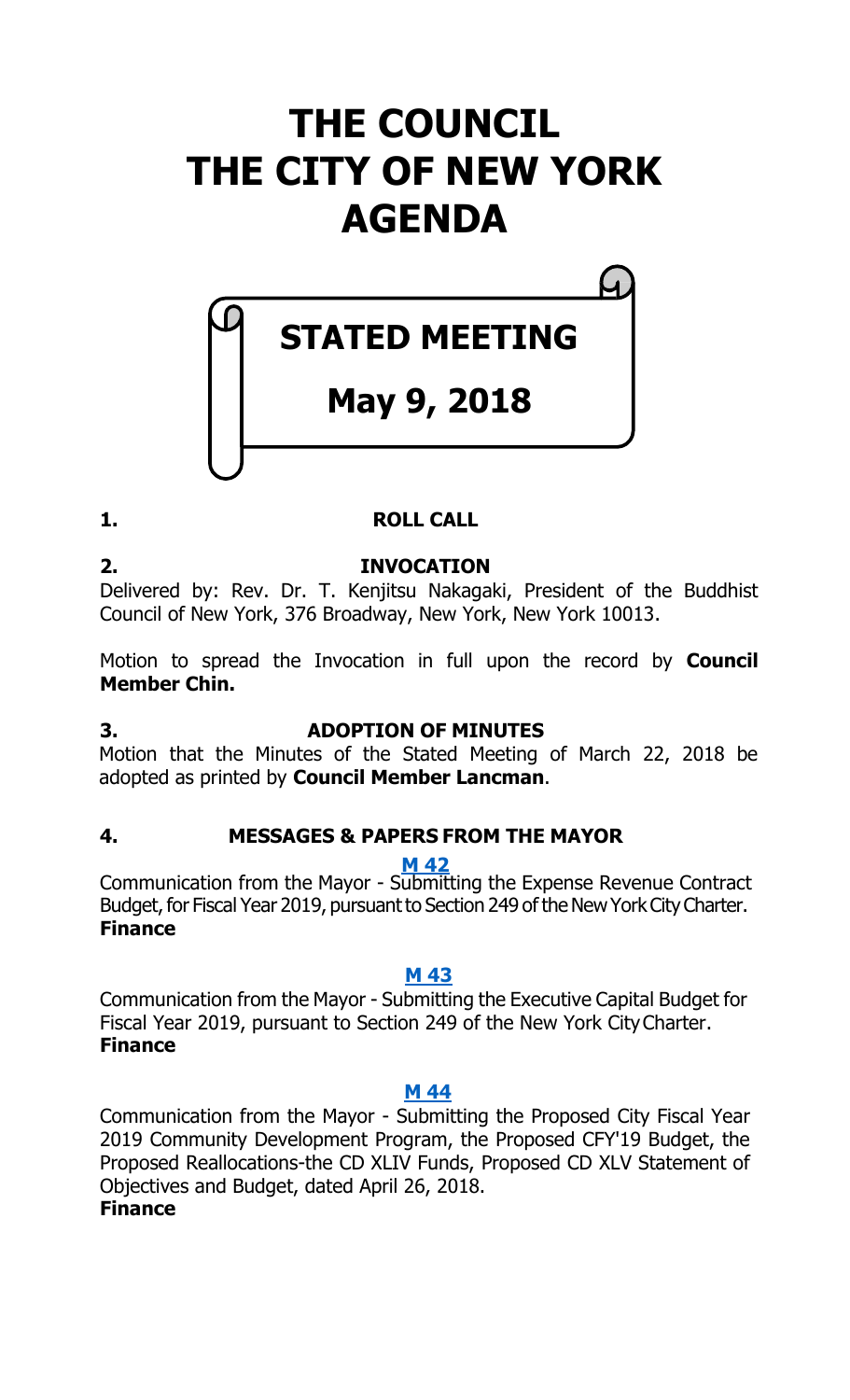**M [45](http://legistar.council.nyc.gov/LegislationDetail.aspx?ID=3498532&GUID=DC0F18D6-E9BF-4359-82AA-B9E0583108DC&Options=&Search=)**

Communication from the Mayor - Submitting the Executive Budget Supporting Schedules, for Fiscal Year 2019 pursuant to Section 250 of the New York City Charter.

**Finance**

#### **M [46](http://legistar.council.nyc.gov/LegislationDetail.aspx?ID=3498533&GUID=83738BB8-87B2-4ED0-A030-7B0A66B84CD1&Options=&Search=)**

Communication from the Mayor - Submitting the Capital Commitment Plan, Executive Budget, Fiscal Year 2019, Volumes I, II, III and IV, pursuant to Section 219(d) of the New York City Charter. **Finance**

#### **M [47](http://legistar.council.nyc.gov/LegislationDetail.aspx?ID=3498534&GUID=262AECA1-280B-4E3E-89A8-BE636C8A1DFD&Options=&Search=)**

Communication from the Mayor - Submitting the Executive Budget - Geographic Reports for Expense Budget for Fiscal Year 2019. **Finance**

#### **M [48](http://legistar.council.nyc.gov/LegislationDetail.aspx?ID=3498535&GUID=60EBD834-20FA-4145-BA6F-F0E0A2AE1A66&Options=&Search=)**

Communication from the Mayor - Submitting the Budget Summary, the Message of the Mayor, and the Citywide Savings Program relative to the Executive Budget, Fiscal Year 2019, pursuant to Section 249 of the New York City Charter.

#### **Finance**

#### **M [49](http://legistar.council.nyc.gov/LegislationDetail.aspx?ID=3498536&GUID=38163043-7915-4C18-AE6E-C25881434B73&Options=&Search=)**

Communication from the Mayor - Submitting certificate setting forth the maximum amount of debt and reserves which the City, and the NYC Municipal Water Finance Authority, may soundly incur for capital projects for Fiscal Year 2019 and the ensuing three fiscal years, and the maximum amount of appropriations and expenditures for capital projects which may soundly be made during each fiscal year, pursuant to Section 250 (16) of the New York City Charter.

#### **Received, Ordered, Printed and Filed**

#### **5. COMMUNICATION FROM CITY, COUNTY & BOROUGHOFFICES** None

#### **6. PETITIONS & COMMUNICATIONS**

None

# **7. LAND USE CALL-UPS**

#### **M [50](http://legistar.council.nyc.gov/LegislationDetail.aspx?ID=3498554&GUID=40C6C324-3586-4B73-A41F-9FC09208BB51&Options=&Search=)**

By the Chair of the Land Use Committee (Council Member Salamanca): Pursuant to Rule 11.20(c) of the Council Rules and Section 197-d(b)(3) of the New York City Charter, the Council hereby resolves that the actions of the City Planning Commission on Uniform Land Use Review Procedure Application No. **C 180129(A) ZSM** shall be subject to Council review. This application is related to Application Nos. C 180127 ZMM, N 180128 ZRM, N 180128(A) ZRM, and C 180129 ZSM.

**Coupled on Call-Up Vote**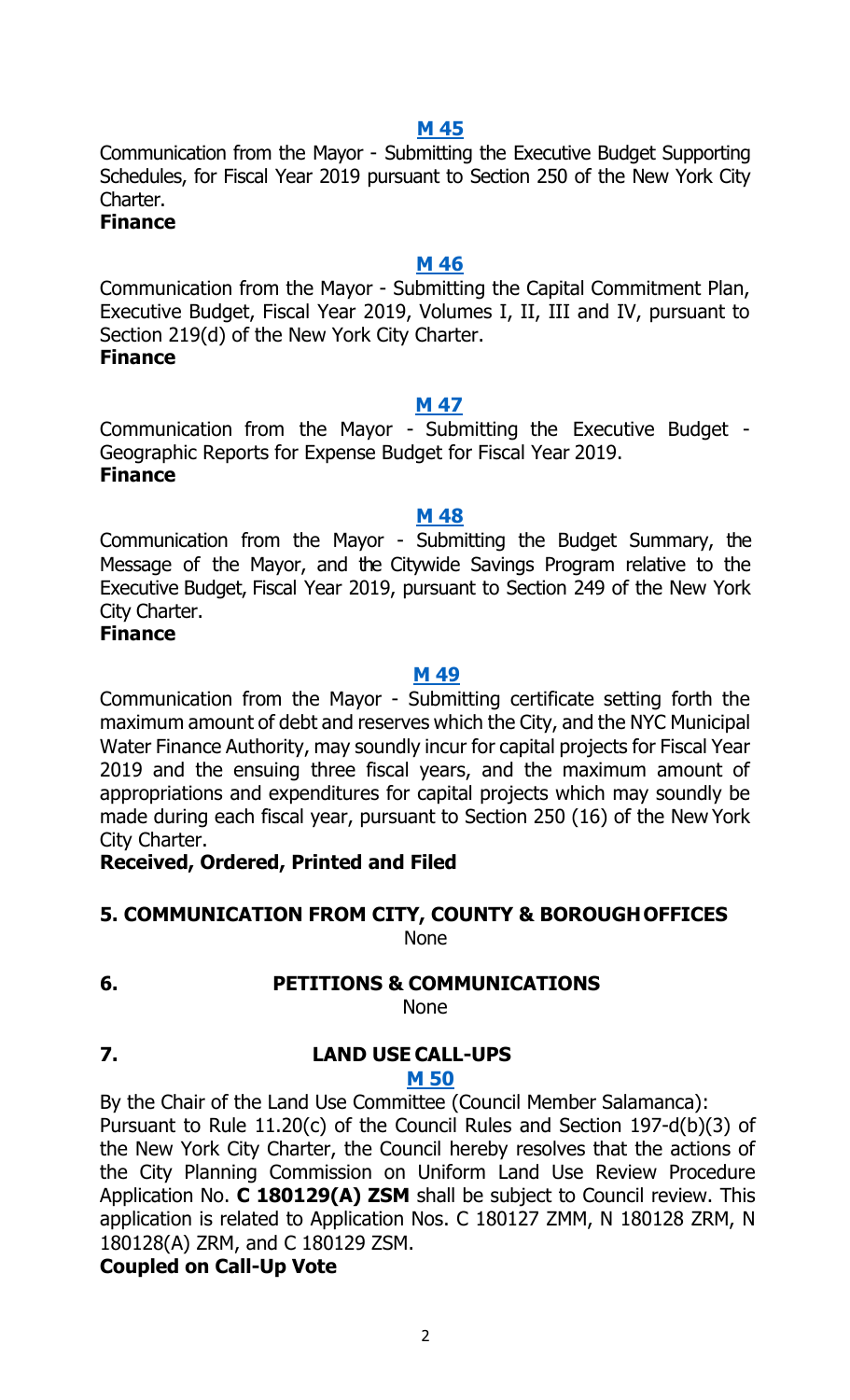**M [51](http://legistar.council.nyc.gov/LegislationDetail.aspx?ID=3498555&GUID=B19284E7-7B3E-40E8-8E4A-7F362E58FFA0&Options=&Search=)**

By the Chair of the Land Use Committee (Council Member Salamanca):

Pursuant to Rule 11.20(c) of the Council Rules and Section 197-d(b)(3) of the New York City Charter, the Council hereby resolves that the actions of the City Planning Commission on Uniform Land Use Review Procedure Application No. **C 180152(A) ZSM** shall be subject to Council review. This application is related to Application Nos. C 180150 ZMM, N 180151 ZRM, N 180151(A) ZRM, and C 180152 ZSM.

#### **Coupled on Call-Up Vote**

#### **M [52](http://legistar.council.nyc.gov/LegislationDetail.aspx?ID=3498541&GUID=E376618F-C38E-4704-8CD7-A68C87C81D43&Options=&Search=)**

By Council Member Chin:

Pursuant to Rule 11.20(b) of the Council Rules and Section 197-d(b)(3) of the New York City Charter, the Council hereby resolves that the actions of the City Planning Commission on Uniform Land Use Review Procedure Application No. **C 180063 ZSM** shall be subject to Council review. **Coupled on Call-Up Vote**

#### **M [53](http://legistar.council.nyc.gov/LegislationDetail.aspx?ID=3498542&GUID=57B5D4E1-1366-45FC-98D3-3C629F6CA215&Options=&Search=)**

By Council Member Kallos:

Pursuant to Rule 11.20(b) of the Council and §20-226 or §20-225 of the New York City Administrative Code, the Council resolves that the action of the Department of Consumer Affairs approving an unenclosed sidewalk café located at 365 Park Avenue South, Borough of Manhattan, Community Board 5, Application No. **20185237 TCM** shall be subject to review by the Council.

#### **Coupled on Call-Up Vote**

#### **M [54](http://legistar.council.nyc.gov/LegislationDetail.aspx?ID=3498553&GUID=3339D7F6-DFF1-45FC-9265-E2E4CE8CF12E&Options=&Search=)**

By Council Member Menchaca:

Pursuant to Rule 11.20(b) of the Council Rules and Section 62-822(A) of the Zoning Resolution the Council hereby resolves that the actions of the City Planning Commission on Application No. **N 180157 ZAK** shall be subject to Council review.

#### **Coupled on Call-Up Vote**

#### **Roll Call**

| 8.  | <b>COMMUNICATION FROM THE SPEAKER</b>                                                                              |
|-----|--------------------------------------------------------------------------------------------------------------------|
| 9.  | <b>DISCUSSION OF GENERAL ORDERS</b>                                                                                |
| 10. | <b>REPORT OF SPECIAL COMMITTEES</b><br><b>None</b>                                                                 |
| 11. | <b>REPORTS OF STANDING COMMITTEES</b><br><b>Report of the Committee on Finance</b><br><b>Preconsidered Res 333</b> |

Resolution approving the new designation and changes in the designation of certain organizations to receive funding in the Expense Budget. **Coupled on GO**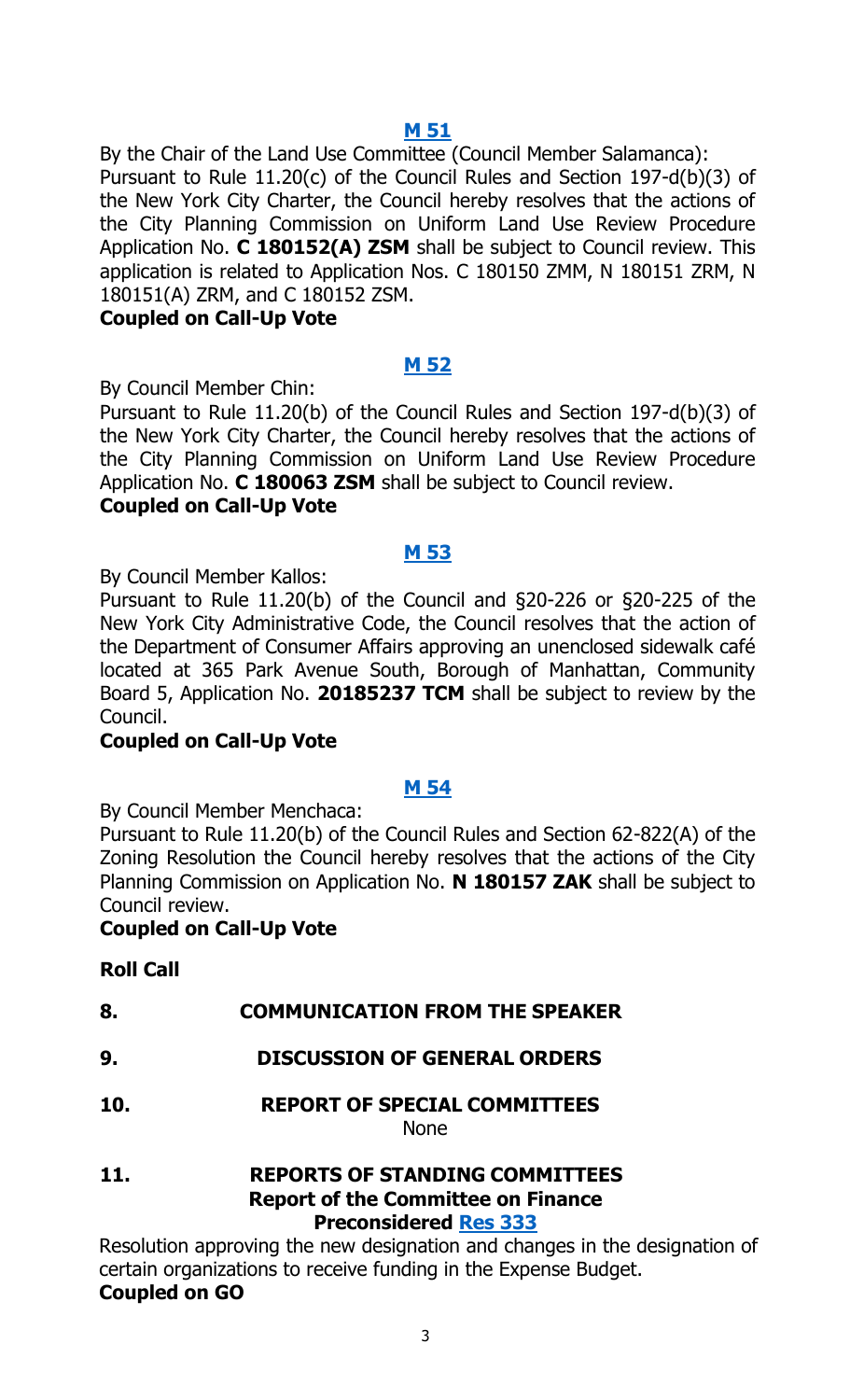#### **Preconsidered [L.U.](http://legistar.council.nyc.gov/LegislationDetail.aspx?ID=3487227&GUID=B56D5800-06FA-4C53-A84B-F8B872D8CC36&Options=&Search=) 74 & [Res](http://legistar.council.nyc.gov/LegislationDetail.aspx?ID=3498583&GUID=44607888-4FA6-4396-AA38-E84C99EB9D12&Options=&Search=) 342**

By Council Member Dromm: 153 Manhattan Avenue, Block 1843, Lots 14, 15, and 16; Manhattan, Community District No. 7, Council District No. 7 **Coupled on GO**

#### **Preconsidered [L.U.](http://legistar.council.nyc.gov/LegislationDetail.aspx?ID=3487228&GUID=CC1B564B-EA1E-4625-AD3C-A3BA820D0A83&Options=&Search=) 75 & [Res](http://legistar.council.nyc.gov/LegislationDetail.aspx?ID=3498584&GUID=23FEE39E-1FAB-4E71-B990-906A172A4EBB&Options=&Search=) 343**

By Council Member Dromm: 1025-1027 Leggett Avenue, Block 2720, Lot 41; Bronx, Community District No. 2, Council District No. 8 **Coupled on GO**

#### **Preconsidered [L.U.](http://legistar.council.nyc.gov/LegislationDetail.aspx?ID=3487236&GUID=8503B32F-1F35-4302-8A47-8888140956AA&Options=&Search=) 76 & [Res](http://legistar.council.nyc.gov/LegislationDetail.aspx?ID=3498585&GUID=8E7BDBEF-0D78-49D5-B1AE-C878F311F4B7&Options=&Search=) 344**

By Council Member Dromm: Livonia Regina, Block 6927, Lot 60; Brooklyn District No. 11, Council District No. 43 **Coupled on GO**

#### **Preconsidered [L.U.](http://legistar.council.nyc.gov/LegislationDetail.aspx?ID=3487237&GUID=AE767632-7807-4CD4-8D29-0786EFFCFDCE&Options=&Search=) 77 & [Res](http://legistar.council.nyc.gov/LegislationDetail.aspx?ID=3498586&GUID=3610FCC9-04C8-4FB6-AEE8-81D355DAB279&Options=&Search=) 345**

By Council Member Dromm:

Mosholu Grand, Block 3313, Lots 17 and 18; Bronx, Community District No. 7, Council District No. 11

#### **Coupled on GO**

#### **Preconsidered [L.U.](http://legistar.council.nyc.gov/LegislationDetail.aspx?ID=3487241&GUID=BA06B577-03DB-4665-A252-6734D543258D&Options=&Search=) 78 & [Res](http://legistar.council.nyc.gov/LegislationDetail.aspx?ID=3498587&GUID=61DECB73-372C-4A01-BFAA-FF4AA53C008E&Options=&Search=) 346**

By Council Member Dromm:

Grower-Green, Block 2412, Lots 25, 27, 30, and 33, Block 2413, Lot 31, Block 2421, Lot 35, Block 2424, Lots 6, 9, 12, 14, 16, and 35, Block 2437, Lot 3; Brooklyn, Community District No. 1, Council District No. 34 **Coupled on GO**

#### **Report of the Committee on Fire and Emergency Management [Int 599-A](http://legistar.council.nyc.gov/LegislationDetail.aspx?ID=3344783&GUID=BD1E5F9D-0895-4F36-9FB7-F70E366378E5&Options=&Search=)**

An Amended Local Law to amend the administrative code of the city of New York, in relation to requiring the fire department to conduct outreach and education to residential buildings

#### **Amended and Coupled on GO**

#### **[Int 603-A](http://legistar.council.nyc.gov/LegislationDetail.aspx?ID=3342618&GUID=06AEBD95-3894-48A8-8459-1BA51EA92FEE&Options=&Search=)**

An Amended Local Law to amend the administrative code of the city of New York, in relation to requiring the fire department to meet certain standards for fire hydrant inspections and report on fire hydrant inspection results. **Amended and Coupled on GO**

#### **[Int 608-A](http://legistar.council.nyc.gov/LegislationDetail.aspx?ID=3342612&GUID=E108470E-A840-4314-A7EF-FBE65A45B2AE&Options=&Search=)**

An Amended Local Law to amend the administrative code of the city of New York, in relation to requiring notice to close doors when escaping a fire. **Amended and Coupled on GO**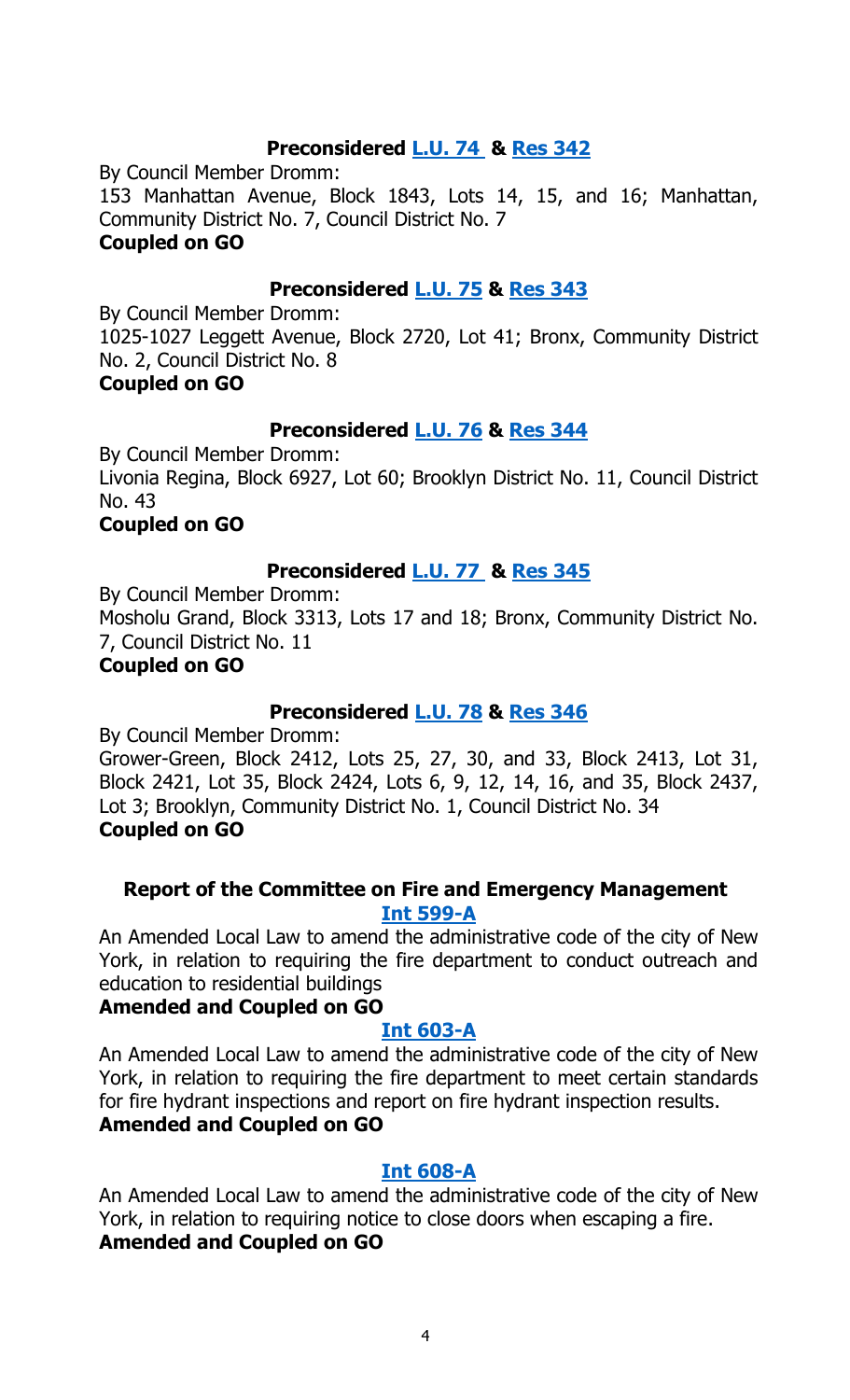#### **[Int 609-A](http://legistar.council.nyc.gov/LegislationDetail.aspx?ID=3342616&GUID=07858C64-EB4E-4910-9B9C-64B521E02CCC&Options=&Search=)**

An Amended Local Law to amend the administrative code of the city of New York, in relation to requiring the fire department to implement a plan for educating both children and parents about fire safety and prevention. **Amended and Coupled on GO**

#### **Report of the Committee on Housing and Buildings**

#### **[Int 602-A](http://legistar.council.nyc.gov/LegislationDetail.aspx?ID=3342614&GUID=5DA866E9-82B4-4182-ABD1-54911FF003B9&Options=&Search=)**

An Amended Local Law to amend the administrative code of the city of New York, in relation to self-closing doors.

#### **Amended and Coupled on GO**

#### **[Int 604-A](http://legistar.council.nyc.gov/LegislationDetail.aspx?ID=3342613&GUID=E4BCA6DB-1E24-4B2F-A39C-DA1C6423C664&Options=&Search=)**

An Amended Local Law to amend the administrative code of the city of New York and the New York city building code, in relation to requirements for smoke alarms and smoke detectors in residential and non-residential occupancies.

#### **Amended and Coupled on GO**

#### **[Int 606-A](http://legistar.council.nyc.gov/LegislationDetail.aspx?ID=3342617&GUID=C4E7AA5D-2F97-4C1D-A2F6-7462C83D2F61&Options=&Search=)**

An Amended Local Law to amend the administrative code of the city of New York, in relation to emergency evacuation preparedness for individuals with disabilities or limited mobility.

#### **Amended and Coupled on GO**

#### **[Int 610-A](http://legistar.council.nyc.gov/LegislationDetail.aspx?ID=3342615&GUID=F2E2783F-7B55-4FCC-A3A9-C6792E05C755&Options=&Search=)**

An Amended Local Law to amend the administrative code of the city of New York, in relation to stove knob covers.

#### **Amended and Coupled on GO**

#### **Report of the Committee on Land Use**

#### **[Int 212-A](http://legistar.council.nyc.gov/LegislationDetail.aspx?ID=3331887&GUID=8C6BBF4E-0AD0-4F65-8EBB-C530B3CE774D&Options=&Search=)**

An Amended Local Law to amend the administrative code of the city of New York, in relation to approval of cemetery uses on land acquired in Queens before 1973.

#### **Amended and Coupled on GO**

#### **[L.U. 51](http://legistar.council.nyc.gov/LegislationDetail.aspx?ID=3455357&GUID=84B3A654-B480-4B4D-B0A9-8461A3E32461&Options=&Search=) & [Res](http://legistar.council.nyc.gov/LegislationDetail.aspx?ID=3491962&GUID=9994CD6C-59D7-49E4-B140-1B02E09EECEC&Options=&Search=) 347**

Application No. **20185106 CCQ** submitted by Montefiore Cemetery pursuant to Section 1506 of the New York State Not-for-Profit Corporation Law for approval to use real property for cemetery purposes, in relation to property located at Block 12695, Lots 15, 21, and 101, Borough of Queens, Community District 12, Council District 27.

#### **Coupled on GO**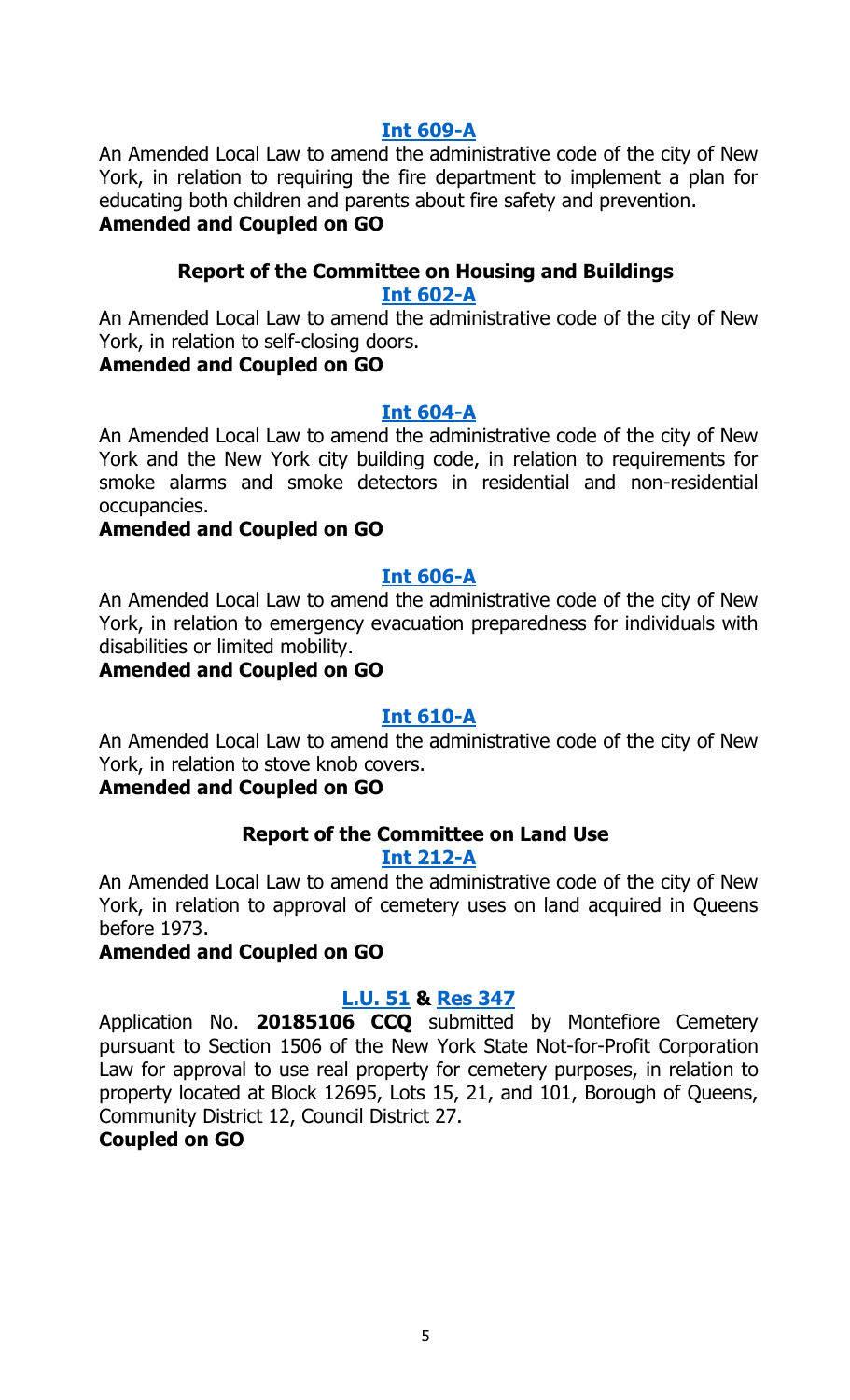#### **[L.U. 60](http://legistar.council.nyc.gov/LegislationDetail.aspx?ID=3474324&GUID=A82C14B1-2CF8-4A8D-8A86-769BE32D1771&Options=&Search=) & [Res](http://legistar.council.nyc.gov/LegislationDetail.aspx?ID=3491963&GUID=A4C64889-CD9D-43FD-BEE8-215BFD1B9FC0&Options=&Search=) 348**

Application No. **20185176 TCQ** pursuant to Section 20-226 of the Administrative Code of the City of New York, concerning the petition of Piatto LLC d/b/a/ Piatto, for a revocable consent to establish, maintain and operate an unenclosed sidewalk café located at 1-50 50th Avenue, Borough of Queens, Community Board 2, Council District 26. This application is subject to review and action by the Land Use Committee only if called-up by vote of the Council pursuant to Rule 11.20b of the Council and Section 20- 226 of the New York City Administrative Code.

#### **Coupled to be Filed Pursuant to Letter of Withdrawal**

#### **[L.U. 61](http://legistar.council.nyc.gov/LegislationDetail.aspx?ID=3474325&GUID=65A50A32-8DFA-4180-A903-6AB4CB004AF7&Options=&Search=) & [Res](http://legistar.council.nyc.gov/LegislationDetail.aspx?ID=3491964&GUID=B65539CD-D6FB-49DC-852D-08664FF4C01B&Options=&Search=) 349**

Application No. **C 180209 ZMQ** submitted by the New York City Department of Citywide Administrative Services and the New York City Police Department pursuant to Section 197-c and 201 of the New York City Charter for an amendment of the Zoning Map, Section Nos. 19b and 19d, establishing within an existing R3-2 District a C1-3 District bounded by a line perpendicular to the southerly street line of North Conduit Avenue distant 230 feet easterly (as measured along the street line) from the point of intersection of the southerly street line of North Conduit Avenue and the northeasterly street line of Francis Lewis Boulevard: North Conduit Avenue; a line 750 feet easterly of the first-named course; and the centerline of the Long Island Railroad right-of-way (Montauk Division), Borough of Queens, Community District 13, Council District 31.

#### **Coupled on GO**

#### **[L.U.](http://legistar.council.nyc.gov/LegislationDetail.aspx?ID=3474326&GUID=07E10EA3-275F-479F-8B6A-9BC17CE8A244&Options=&Search=) 62 & [Res](http://legistar.council.nyc.gov/LegislationDetail.aspx?ID=3491965&GUID=3D4B7C2C-F830-4130-B29F-575A4D2B7390&Options=&Search=) 350**

Application No. **C 180210 PSQ** submitted by the New York City Police Department and the New York City Department of Citywide Administrative Services, pursuant to Section 197-c of the New York City Charter, for the site selection of property located on North Conduit Avenue, at the foot of 243rd Street (Block 13265, Lot 30) for use as a police precinct stationhouse, Borough of Queens, Community District 13, Council District 31. **Coupled on GO**

#### **[L.U. 63](http://legistar.council.nyc.gov/LegislationDetail.aspx?ID=3474327&GUID=8CB72E0E-F100-4338-8BD1-64876AF442BE&Options=&Search=) & [Res](http://legistar.council.nyc.gov/LegislationDetail.aspx?ID=3491966&GUID=65E27211-04F6-4305-B7EB-318904F14381&Options=&Search=) 351**

Application No. **C 150253 PQK** submitted by the Administration for Children's Services and the Department of Citywide Administrative Services, pursuant to Section 197-c of the New York City Charter, for the acquisition of property located at 4917 Fourth Avenue (Block 783, Lot 1) for continued use as a child care center, Borough of Brooklyn, Community District 7, Council District 38.

#### **Coupled on GO**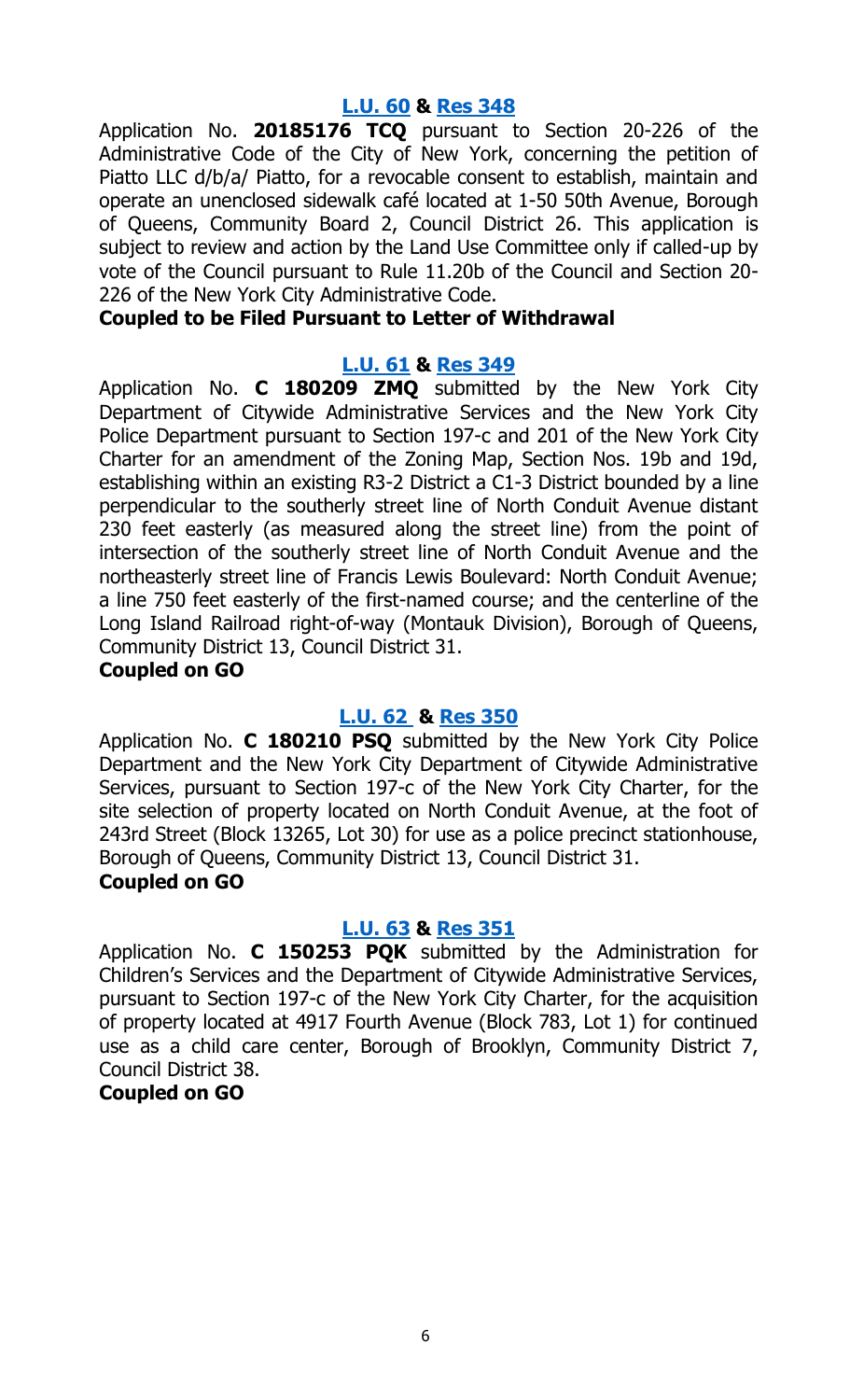#### **[L.U. 64](http://legistar.council.nyc.gov/LegislationDetail.aspx?ID=3474328&GUID=187C83C9-0B90-4941-8489-636ADFA1C424&Options=&Search=) & [Res](http://legistar.council.nyc.gov/LegislationDetail.aspx?ID=3491967&GUID=E5870010-4E03-44CD-9109-5CAB3F94DB18&Options=&Search=) 352**

Application No. **20185268 HAK** submitted by the New York City Department of Housing Preservation and Development pursuant to Article 16 of the General Municipal Law for approval of an amendment to a previously approved urban development action area project and disposition of city-owned property and pursuant to Section 577 of Article XI of the Private Housing Finance Law for approval of a new real property tax exemption for property located at Block 1699, Lots 33 and 34 (Tentative Lot 33); 36, 38, and 137 (Tentative Lot 36); and 35, 39, and 43; Borough of Brooklyn, Community District 3, Council District 36.

#### **Coupled on GO**

#### **[L.U. 65](http://legistar.council.nyc.gov/LegislationDetail.aspx?ID=3474329&GUID=ABD6D720-7152-43C8-8F8E-477A736797F5&Options=&Search=) & [Res](http://legistar.council.nyc.gov/LegislationDetail.aspx?ID=3491968&GUID=9DF6CF64-5822-4603-8C78-BDCCF31811D8&Options=&Search=) 353**

Application No. **N 180153 HAX** submitted by the New York City Department of Housing Preservation and Development (HPD), pursuant to Article 16 of the General Municipal Law of New York State for the designation of properties located at 1490 Southern Boulevard (Block 2981, Lot 14), as an Urban Development Action Area; and an Urban Development Action Area Project for such area, Borough of the Bronx, Community District 3, Council District 17.

#### **Coupled on GO**

#### **[L.U. 67](http://legistar.council.nyc.gov/LegislationDetail.aspx?ID=3474331&GUID=231D9535-DFB5-4E8A-8A5F-936287F954D5&Options=&Search=) & [Res](http://legistar.council.nyc.gov/LegislationDetail.aspx?ID=3492020&GUID=4F461243-3C19-4CA5-88B4-6590140113A6&Options=&Search=) 354**

Application No. **20185270 HAM** submitted by the New York City Department of Housing Preservation and Development pursuant to Section 577 of Article XI of the Private Housing Finance Law for approval of a new real property tax exemption for property located at Block 1904, Lot 61 and Block 1925, Lot 36; termination of the prior exemption, and dissolution of the current owner, Borough of Manhattan, Community District 10, Council District 9.

#### **Coupled on GO**

#### **[L.U.](http://legistar.council.nyc.gov/LegislationDetail.aspx?ID=3474333&GUID=C51F04D1-5643-485F-B7F9-4F368F1D9493&Options=&Search=) 69 & [Res](http://legistar.council.nyc.gov/LegislationDetail.aspx?ID=3492021&GUID=89A1B35B-B383-4B9C-8D82-98DFC4523764&Options=&Search=) 355**

Application No. **20185272 HAQ** submitted by the New York City Department of Housing Preservation and Development pursuant to Section 577 of Article XI of the Private Housing Finance Law for approval of a real property tax exemption for property located at Block 10209, Lot 115, Borough of Queens, Community District 12, Council District 27. **Coupled on GO**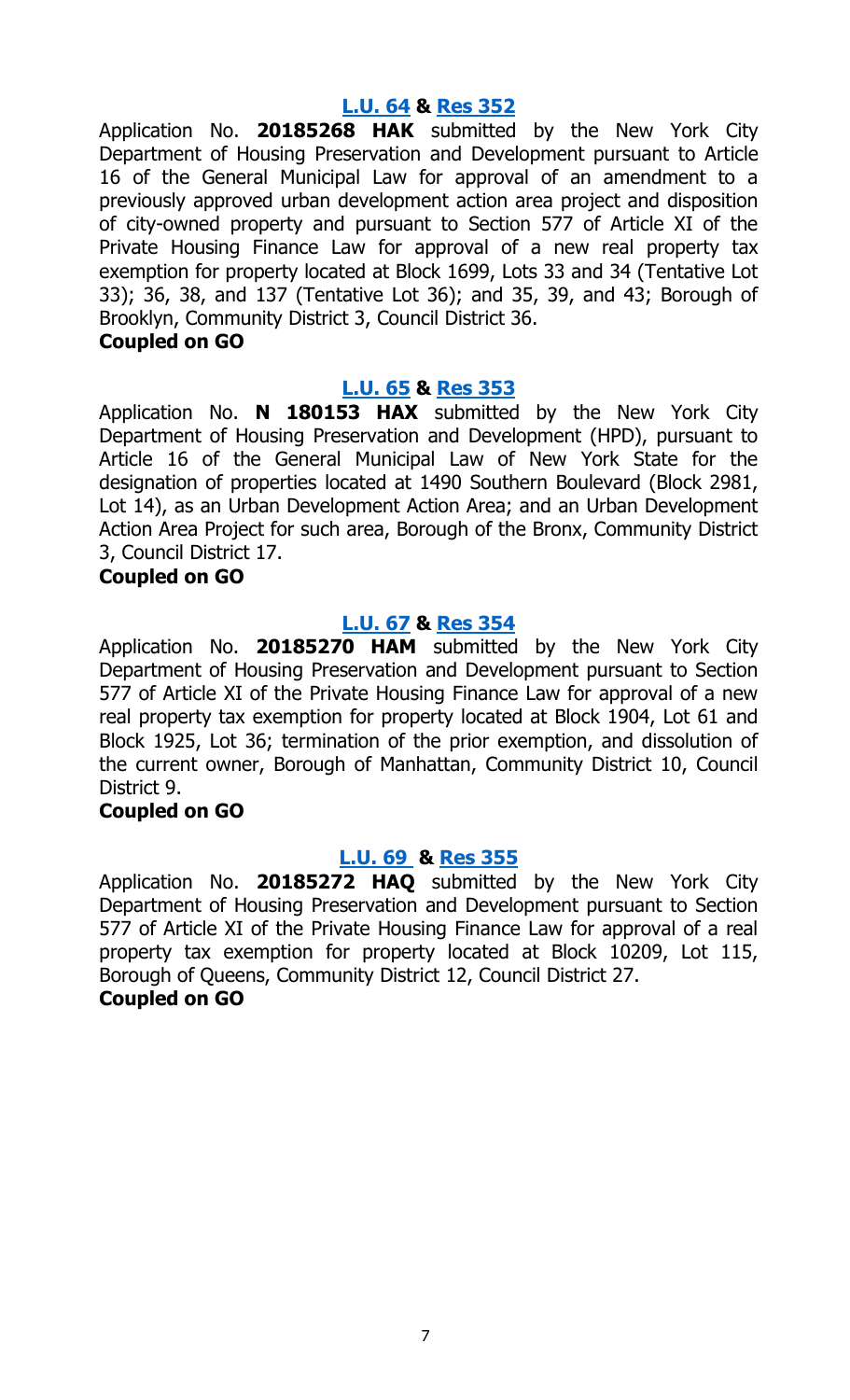#### **Report of the Committee on Rules, Privileges and Elections**

#### **[M 35](http://legistar.council.nyc.gov/LegislationDetail.aspx?ID=3474398&GUID=49849BFB-57E9-4544-8BA8-E51E3953F160&Options=&Search=)**

approving the appointment of

#### **ALFRED C. CERULLO**

as a member of the New York City Planning Commission

The Committee on Rules, Privileges and Elections respectfully reports:

Pursuant to pursuant to § 192 of the New York City Charter, the Committee on Rules, Privileges and Elections, hereby approves the appointment by the Staten Island Borough President of Alfred C. Cerullo as a member of the New York City Planning Commission to serve for the remainder a five-year term that will expire on June 30, 2021.

This matter was be referred to the Committee on April 11, 2018.

#### **Res [356](http://legistar.council.nyc.gov/LegislationDetail.aspx?ID=3498588&GUID=3404B889-33D3-46FE-A515-E02F8B102C57&Options=&Search=)**

#### **RESOLUTION APPROVING THE APPOINTMENT BY THE STATEN ISLAND BOROUGH PRESIDENT OF ALFRED C. CERULLO AS A MEMBER OF THE NEW YORK CITY PLANNING COMMISSION**

By Council Member Koslowitz

RESOLVED, that pursuant to § 192 of the New York City Charter, the Council does hereby approve the appointment by the Staten Island Borough President of Alfred C. Cerullo as a member of the New York City Planning Commission to serve for the remainder of a five-year term that will expire on June 30, 2021.

**Coupled on GO**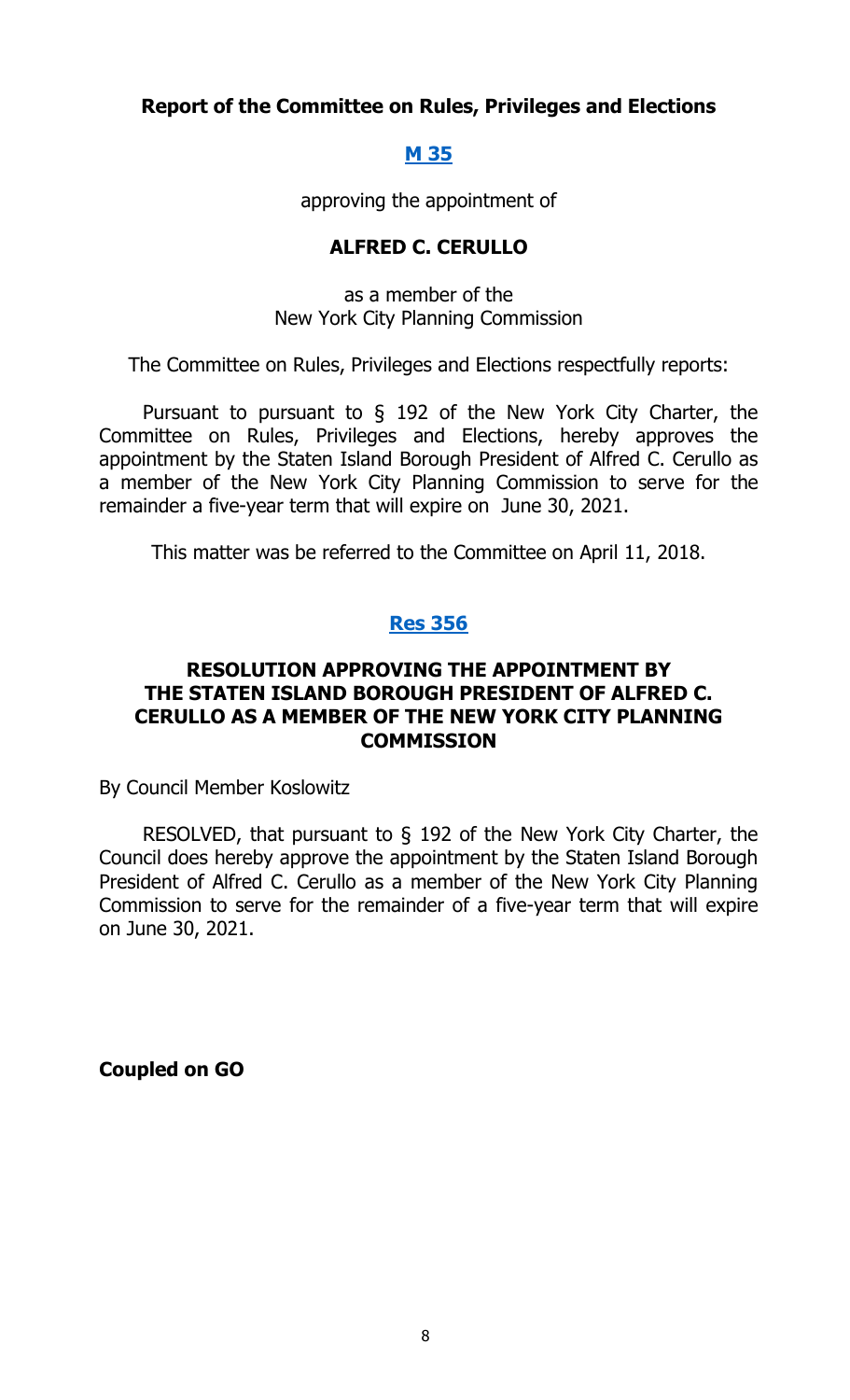#### **[M 39](http://legistar.council.nyc.gov/LegislationDetail.aspx?ID=3480975&GUID=30E6C2BB-7482-4D6D-B70B-B291E3705B9D&Options=&Search=)**

Report of the Committee on Rules, Privileges and Elections approving the appointment of

#### **ALLEN P. CAPPELLI**

as a member of the New York City Planning Commission

The Committee on Rules, Privileges and Elections respectfully reports:

Pursuant to § 192 of the New York City Charter, the Committee on Rules, Privileges and Elections, hereby approves the appointment by the Mayor of Allen P. Cappelli as a member of the New York City Planning Commission to serve for the remainder a five-year term that will expire on June 30, 2021.

This matter was be referred to the Committee on April 25, 2018.

#### **Res [357](http://legistar.council.nyc.gov/LegislationDetail.aspx?ID=3498589&GUID=C74657C5-F91E-4A18-816E-EB09F8EDB0FC&Options=&Search=)**

#### **RESOLUTION APPROVING THE APPOINTMENT BY THE MAYOR OF ALLEN P. CAPPELLI AS A MEMBER OF THE NEW YORK CITY PLANNING COMMISSION**

By Council Member Koslowitz

RESOLVED, that pursuant to § 192 of the New York City Charter, the Council does hereby approve the appointment by the Mayor of Allen P. Cappelli as a member of the New York City Planning Commission to serve for the remainder of a five-year term that will expire on June 30, 2021.

**Coupled on GO**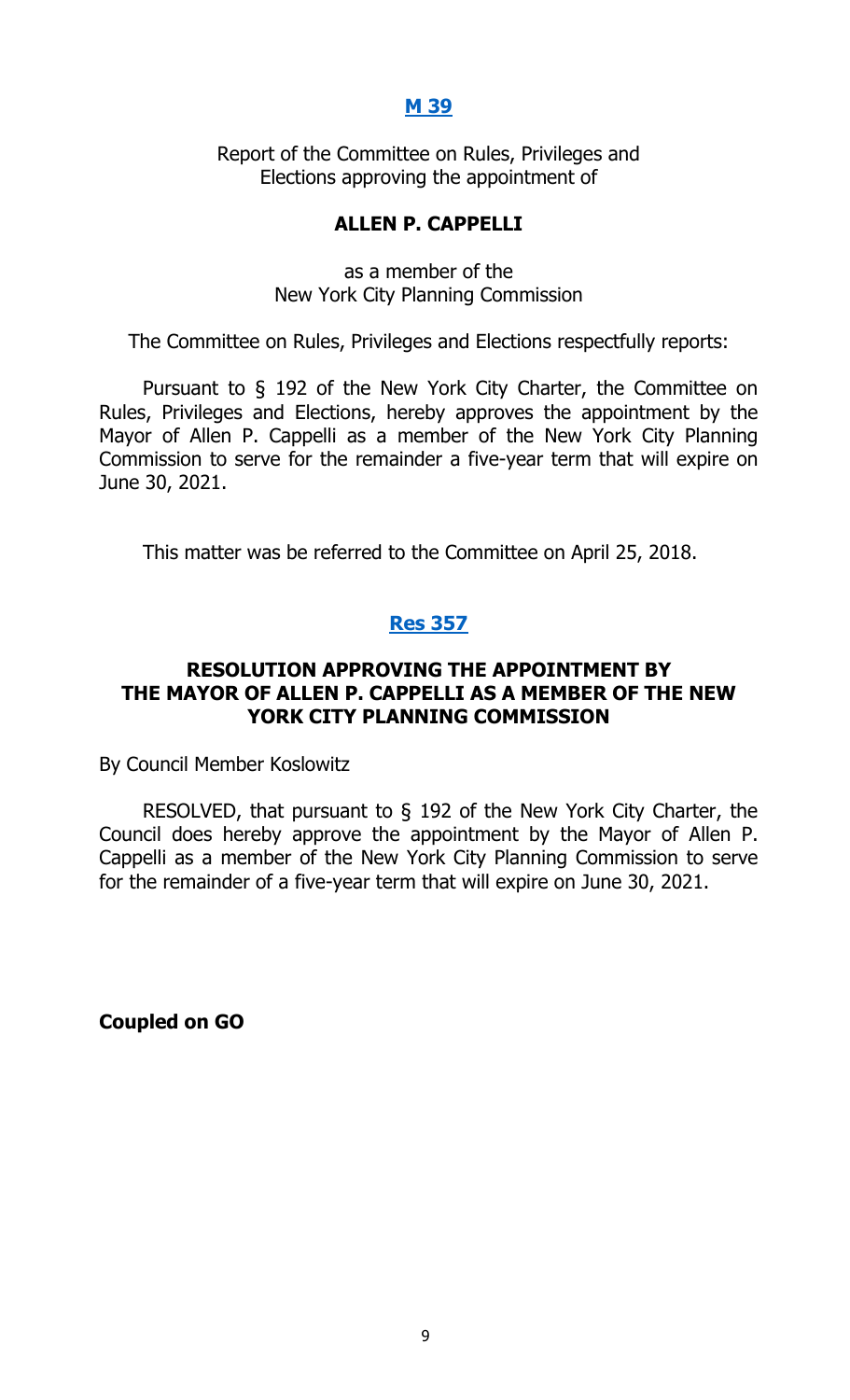## **12. GENERAL ORDERCALENDAR**

#### **Int [720](http://legistar.council.nyc.gov/LegislationDetail.aspx?ID=3364140&GUID=4A00AE92-D940-431A-A3C6-0AA406BC41F1&Options=&Search=)**

A Local Law to amend the New York city building code, in relation to clarifying the requirements for site safety training providers. **Laid Over**

Commissioner of Deeds **Coupled on GO**

#### **COUPLED ON GENERAL ORDER CALENDAR Finance**

**Preconsidered [Res 333](http://legistar.council.nyc.gov/LegislationDetail.aspx?ID=3486066&GUID=C4105D13-E77F-4ADF-AA43-AE1FFD81F378&Options=&Search=)** - Designation and changes in the designation of certain organizations to receive funding in the Expense Budget.

**GO**

**Preconsidered [L.U.](http://legistar.council.nyc.gov/LegislationDetail.aspx?ID=3487227&GUID=B56D5800-06FA-4C53-A84B-F8B872D8CC36&Options=&Search=) 74 & [Res 342](http://legistar.council.nyc.gov/LegislationDetail.aspx?ID=3498583&GUID=44607888-4FA6-4396-AA38-E84C99EB9D12&Options=&Search=)** - 153 Manhattan Avenue, Block 1843, Lots 14, 15, and 16.

#### **GO**

**Preconsidered [L.U.](http://legistar.council.nyc.gov/LegislationDetail.aspx?ID=3487228&GUID=CC1B564B-EA1E-4625-AD3C-A3BA820D0A83&Options=&Search=) 75 & [Res 343](http://legistar.council.nyc.gov/LegislationDetail.aspx?ID=3498584&GUID=23FEE39E-1FAB-4E71-B990-906A172A4EBB&Options=&Search=)** - 1025-1027 Leggett Avenue, Block 2720, Lot 41.

**GO**

**Preconsidered [L.U.](http://legistar.council.nyc.gov/LegislationDetail.aspx?ID=3487236&GUID=8503B32F-1F35-4302-8A47-8888140956AA&Options=&Search=) 76 & [Res 344](http://legistar.council.nyc.gov/LegislationDetail.aspx?ID=3498585&GUID=8E7BDBEF-0D78-49D5-B1AE-C878F311F4B7&Options=&Search=)** - Livonia Regina, Block 6927, Lot 60. **GO**

**Preconsidered [L.U.](http://legistar.council.nyc.gov/LegislationDetail.aspx?ID=3487237&GUID=AE767632-7807-4CD4-8D29-0786EFFCFDCE&Options=&Search=) 77 & [Res 345](http://legistar.council.nyc.gov/LegislationDetail.aspx?ID=3498586&GUID=3610FCC9-04C8-4FB6-AEE8-81D355DAB279&Options=&Search=)** - Mosholu Grand, Block 3313, Lots 17 and 18.

#### **GO**

**Preconsidered [L.U.](http://legistar.council.nyc.gov/LegislationDetail.aspx?ID=3487241&GUID=BA06B577-03DB-4665-A252-6734D543258D&Options=&Search=) 78 & [Res 346](http://legistar.council.nyc.gov/LegislationDetail.aspx?ID=3498587&GUID=61DECB73-372C-4A01-BFAA-FF4AA53C008E&Options=&Search=)** - Grower-Green, Block 2412, Lots 25, 27, 30, and 33, Block 2413, Lot 31, Block 2421, Lot 35, Block 2424, Lots 6, 9, 12, 14, 16, and 35, Block 2437, Lot 3 **GO**

#### **Fire and Emergency Management**

**[Int 599-A](http://legistar.council.nyc.gov/LegislationDetail.aspx?ID=3344783&GUID=BD1E5F9D-0895-4F36-9FB7-F70E366378E5&Options=&Search=)** - Requiring the fire department to conduct outreach and education to residential buildings.

#### **A and GO**

**[Int 603-A](http://legistar.council.nyc.gov/LegislationDetail.aspx?ID=3342618&GUID=06AEBD95-3894-48A8-8459-1BA51EA92FEE&Options=&Search=)** - Requiring the fire department to meet certain standards for fire hydrant inspections and report on fire hydrant inspection results.

**A and GO**

**[Int 608-A](http://legistar.council.nyc.gov/LegislationDetail.aspx?ID=3342612&GUID=E108470E-A840-4314-A7EF-FBE65A45B2AE&Options=&Search=)** - Requiring notice to close doors when escaping a fire.

**A and GO**

**[Int 609-A](http://legistar.council.nyc.gov/LegislationDetail.aspx?ID=3342616&GUID=07858C64-EB4E-4910-9B9C-64B521E02CCC&Options=&Search=)** - Requiring the fire department to implement a plan for educating both children and parents about fire safety and prevention. **A and GO**

#### **Housing and Buildings**

**[Int 602-A](http://legistar.council.nyc.gov/LegislationDetail.aspx?ID=3342614&GUID=5DA866E9-82B4-4182-ABD1-54911FF003B9&Options=&Search=)** - Self-closing doors.

#### **A and GO**

**[Int 604-A](http://legistar.council.nyc.gov/LegislationDetail.aspx?ID=3342613&GUID=E4BCA6DB-1E24-4B2F-A39C-DA1C6423C664&Options=&Search=)** - Requirements for smoke alarms and smoke detectors in residential and non-residential occupancies.

**A and GO**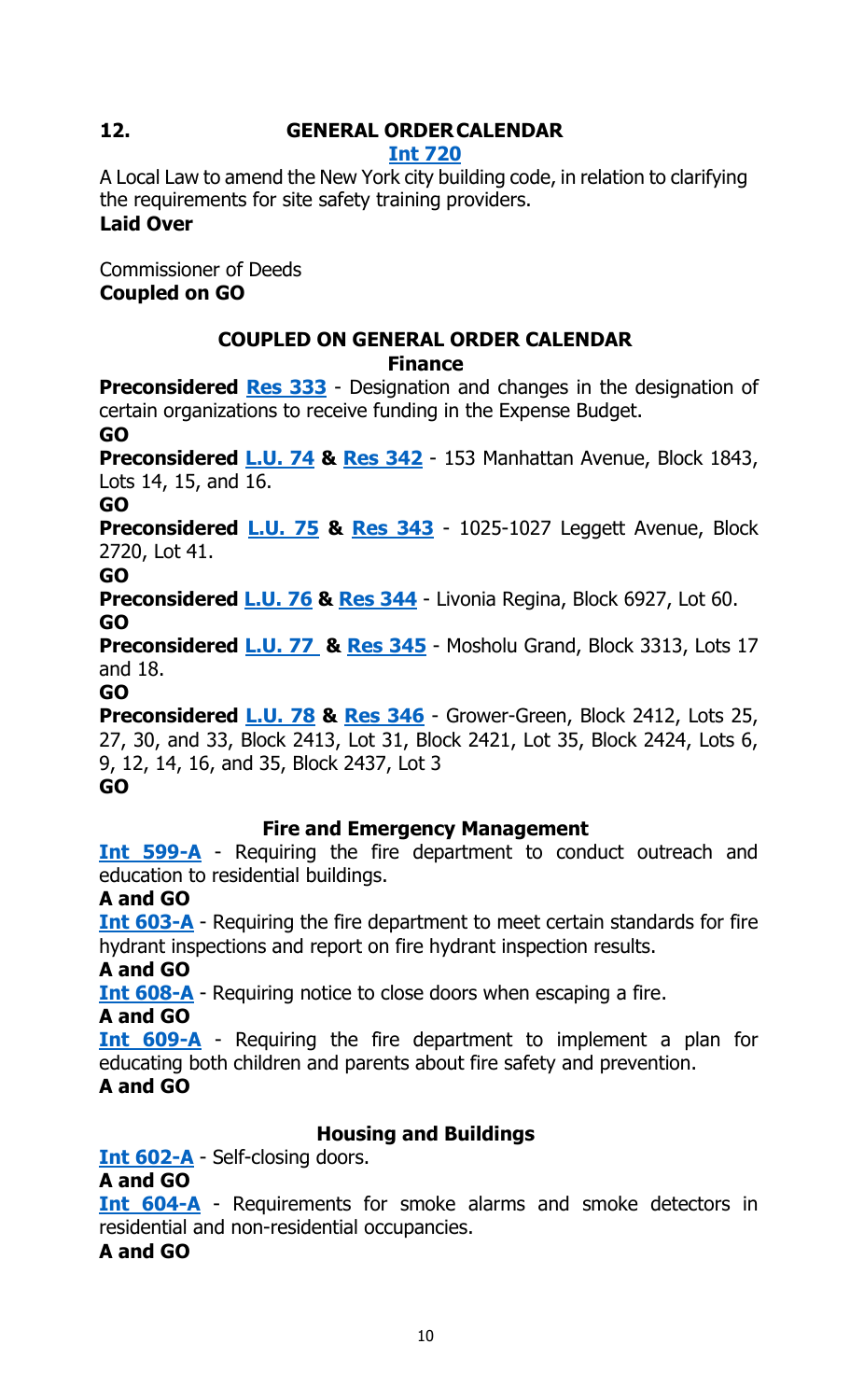**[Int 606-A](http://legistar.council.nyc.gov/LegislationDetail.aspx?ID=3342617&GUID=C4E7AA5D-2F97-4C1D-A2F6-7462C83D2F61&Options=&Search=)** - Emergency evacuation preparedness for individuals with disabilities or limited mobility.

#### **A and GO**

**[Int 610-A](http://legistar.council.nyc.gov/LegislationDetail.aspx?ID=3342615&GUID=F2E2783F-7B55-4FCC-A3A9-C6792E05C755&Options=&Search=)** - Stove knob covers.

**A and GO**

#### **Land Use**

**[Int 212-A](http://legistar.council.nyc.gov/LegislationDetail.aspx?ID=3331887&GUID=8C6BBF4E-0AD0-4F65-8EBB-C530B3CE774D&Options=&Search=)** - Approval of cemetery uses on land acquired in Queens before 1973.

#### **A and GO**

**[L.U. 51](http://legistar.council.nyc.gov/LegislationDetail.aspx?ID=3455357&GUID=84B3A654-B480-4B4D-B0A9-8461A3E32461&Options=&Search=) & [Res](http://legistar.council.nyc.gov/LegislationDetail.aspx?ID=3491962&GUID=9994CD6C-59D7-49E4-B140-1B02E09EECEC&Options=&Search=) 347** - App No. **20185106 CCQ** submitted by Montefiore Cemetery .

#### **GO**

**[L.U. 60](http://legistar.council.nyc.gov/LegislationDetail.aspx?ID=3474324&GUID=A82C14B1-2CF8-4A8D-8A86-769BE32D1771&Options=&Search=) & [Res 348](http://legistar.council.nyc.gov/LegislationDetail.aspx?ID=3491963&GUID=A4C64889-CD9D-43FD-BEE8-215BFD1B9FC0&Options=&Search=)** - App No. 20185176 TCQ for a revocable consent to establish, maintain and operate an unenclosed sidewalk café.

#### **Filed**

**[L.U. 61](http://legistar.council.nyc.gov/LegislationDetail.aspx?ID=3474325&GUID=65A50A32-8DFA-4180-A903-6AB4CB004AF7&Options=&Search=) & [Res](http://legistar.council.nyc.gov/LegislationDetail.aspx?ID=3491964&GUID=B65539CD-D6FB-49DC-852D-08664FF4C01B&Options=&Search=) 349** - App No. **C 180209 ZMQ** submitted by the New York City Department of Citywide Administrative Services and the New York City Police Department.

#### **GO**

**[L.U. 62](http://legistar.council.nyc.gov/LegislationDetail.aspx?ID=3474326&GUID=07E10EA3-275F-479F-8B6A-9BC17CE8A244&Options=&Search=) & [Res](http://legistar.council.nyc.gov/LegislationDetail.aspx?ID=3491965&GUID=3D4B7C2C-F830-4130-B29F-575A4D2B7390&Options=&Search=) 350** - App No. **C 180210 PSQ** submitted by the New York City Police Department and the New York City Department of Citywide Administrative Services, for use as a police precinct stationhouse.

#### **GO**

**[L.U. 63](http://legistar.council.nyc.gov/LegislationDetail.aspx?ID=3474327&GUID=8CB72E0E-F100-4338-8BD1-64876AF442BE&Options=&Search=) & [Res](http://legistar.council.nyc.gov/LegislationDetail.aspx?ID=3491966&GUID=65E27211-04F6-4305-B7EB-318904F14381&Options=&Search=) 351** - App No. **C 150253 PQK** submitted by the Administration for Children's Services and the Department of Citywide Administrative Services, for the acquisition of property.

#### **GO**

**[L.U. 64](http://legistar.council.nyc.gov/LegislationDetail.aspx?ID=3474328&GUID=187C83C9-0B90-4941-8489-636ADFA1C424&Options=&Search=) & [Res](http://legistar.council.nyc.gov/LegislationDetail.aspx?ID=3491967&GUID=E5870010-4E03-44CD-9109-5CAB3F94DB18&Options=&Search=) 352** - App No. **20185268 HAK** submitted by the New York City Department of Housing Preservation.

**GO**

**[L.U.](http://legistar.council.nyc.gov/LegislationDetail.aspx?ID=3474329&GUID=ABD6D720-7152-43C8-8F8E-477A736797F5&Options=&Search=) 65 & [Res](http://legistar.council.nyc.gov/LegislationDetail.aspx?ID=3491968&GUID=9DF6CF64-5822-4603-8C78-BDCCF31811D8&Options=&Search=) 353** - App No. **N 180153 HAX** submitted by the New York City Department of Housing Preservation and Development. **GO**

**[L.U. 67](http://legistar.council.nyc.gov/LegislationDetail.aspx?ID=3474331&GUID=231D9535-DFB5-4E8A-8A5F-936287F954D5&Options=&Search=) & [Res](http://legistar.council.nyc.gov/LegislationDetail.aspx?ID=3492020&GUID=4F461243-3C19-4CA5-88B4-6590140113A6&Options=&Search=) 354** - App No. **20185270 HAM** submitted by the New York City Department of Housing Preservation and Development for approval of a new real property tax exemption.

**GO**

**[L.U. 69](http://legistar.council.nyc.gov/LegislationDetail.aspx?ID=3474333&GUID=C51F04D1-5643-485F-B7F9-4F368F1D9493&Options=&Search=) & [Res](http://legistar.council.nyc.gov/LegislationDetail.aspx?ID=3492021&GUID=89A1B35B-B383-4B9C-8D82-98DFC4523764&Options=&Search=) 355** - App No. **20185272 HAQ** submitted by the New York City Department of Housing Preservation and Development for approval of a real property tax exemption.

**GO**

#### **Rules, Privileges and Elections**

**[M 35](http://legistar.council.nyc.gov/LegislationDetail.aspx?ID=3474398&GUID=49849BFB-57E9-4544-8BA8-E51E3953F160&Options=&Search=) & [Res 356](http://legistar.council.nyc.gov/LegislationDetail.aspx?ID=3498588&GUID=3404B889-33D3-46FE-A515-E02F8B102C57&Options=&Search=)** - Appointment of **Alfred C. Cerullo** to New York City Planning Commission.

**GO**

**[M 39](http://legistar.council.nyc.gov/LegislationDetail.aspx?ID=3480975&GUID=30E6C2BB-7482-4D6D-B70B-B291E3705B9D&Options=&Search=) & [Res 357](http://legistar.council.nyc.gov/LegislationDetail.aspx?ID=3498589&GUID=C74657C5-F91E-4A18-816E-EB09F8EDB0FC&Options=&Search=)** - Appointment of **Allen P. Cappelli** to New York City Planning Commission.

**GO**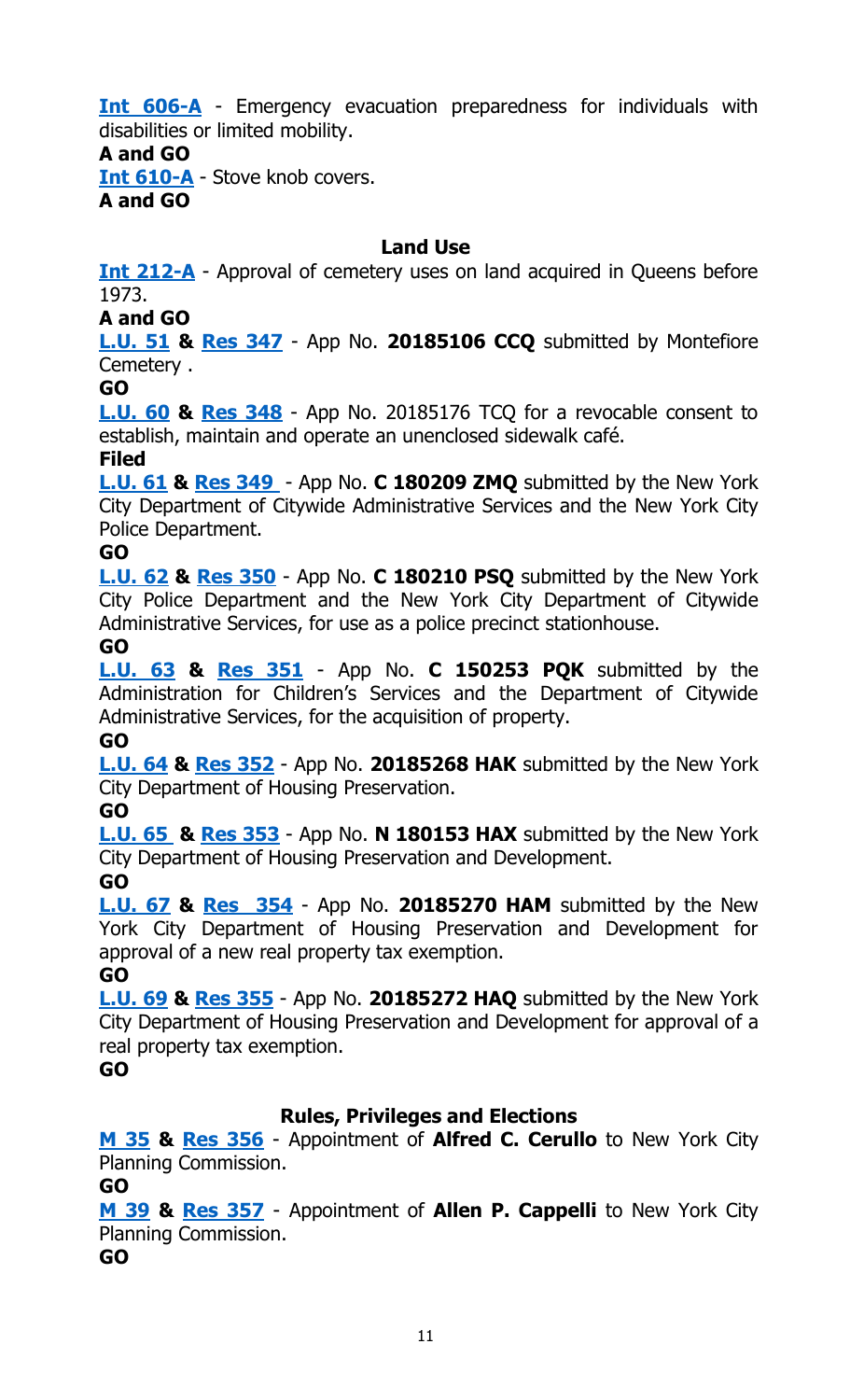#### **GENERAL ORDERCALENDAR**

Commissioner of Deeds **GO**

**13. INTRODUCTION & READING OF BILLS**

See Attached

#### **14. DISCUSSION OF RESOLUTIONS**

#### **15. RESOLUTIONS [Res 307](http://legistar.council.nyc.gov/LegislationDetail.aspx?ID=3486110&GUID=1A5C1CFF-9D7B-41C2-9979-A8C1CCBAE76D&Options=&Search=)**

Resolution calling upon the New York State Legislature to pass, and the Governor to sign, legislation that would authorize Same-Day Voter Registration in New York, allowing eligible New York City residents to register to vote and cast a ballot at the poll-site on Election Day.

#### **Adopted by the Committee on Governmental Operations**

#### **[Res 311](http://legistar.council.nyc.gov/LegislationDetail.aspx?ID=3480155&GUID=B2419064-CE67-4B84-8BB9-2FBAA737CEF9&Options=&Search=)**

Resolution calling upon New York City to extend paid family leave benefits to city employees covered by municipal unions.

#### **Adopted by the Committee on Civil Service and Labor**

#### **[Res 312](http://legistar.council.nyc.gov/LegislationDetail.aspx?ID=3480154&GUID=4435D8BC-E2A7-4C99-8FB1-A3DAE4DCD7C5&Options=&Search=)**

Resolution calling upon the New York State Legislature to pass, and the Governor to sign, legislation to amend the state Paid Family Leave Act to provide workers in New York State with a benefit equal to 100 percent of an employee's average weekly wage.

#### **Adopted by the Committee on Civil Service and Labor**

#### **Preconsidered [Res](http://legistar.council.nyc.gov/LegislationDetail.aspx?ID=3490043&GUID=D790C639-DA44-4966-B65C-88A6C0BCAD20&Options=&Search=) 324**

Resolution calling upon the New York State Legislature to pass, and the Governor to sign, A.5382A, the "Voter Enfranchisement Modernization Act of 2018," an act that establishes an electronic personal voter registration process and provides for online voter registration.

#### **Adopted by the Committee on Governmental Operations**

#### **Preconsidered [Res 325](http://legistar.council.nyc.gov/LegislationDetail.aspx?ID=3491192&GUID=47108BE0-D0CE-4261-ABCD-4593A55F1878&Options=&Search=)**

Resolution calling on New York State Legislature to pass, and the Governor to sign, S.3179/A.5557, which would repeal the "Urstadt law" and allow New York City to regulate residential rents.

#### **Adopted by the Committee on Housing and Buildings**

#### **Preconsidered [Res 326](http://legistar.council.nyc.gov/LegislationDetail.aspx?ID=3491193&GUID=E877E7B3-9B09-4061-8E12-91E6486B421F&Options=&Search=)**

Resolution calling upon the New York State Legislature to pass, and the Governor to sign, S.6527/A.6285, which limits rent increases on renewal of rent stabilized units where a preferential rent was being charged.

#### **Adopted by the Committee on Housing and Buildings**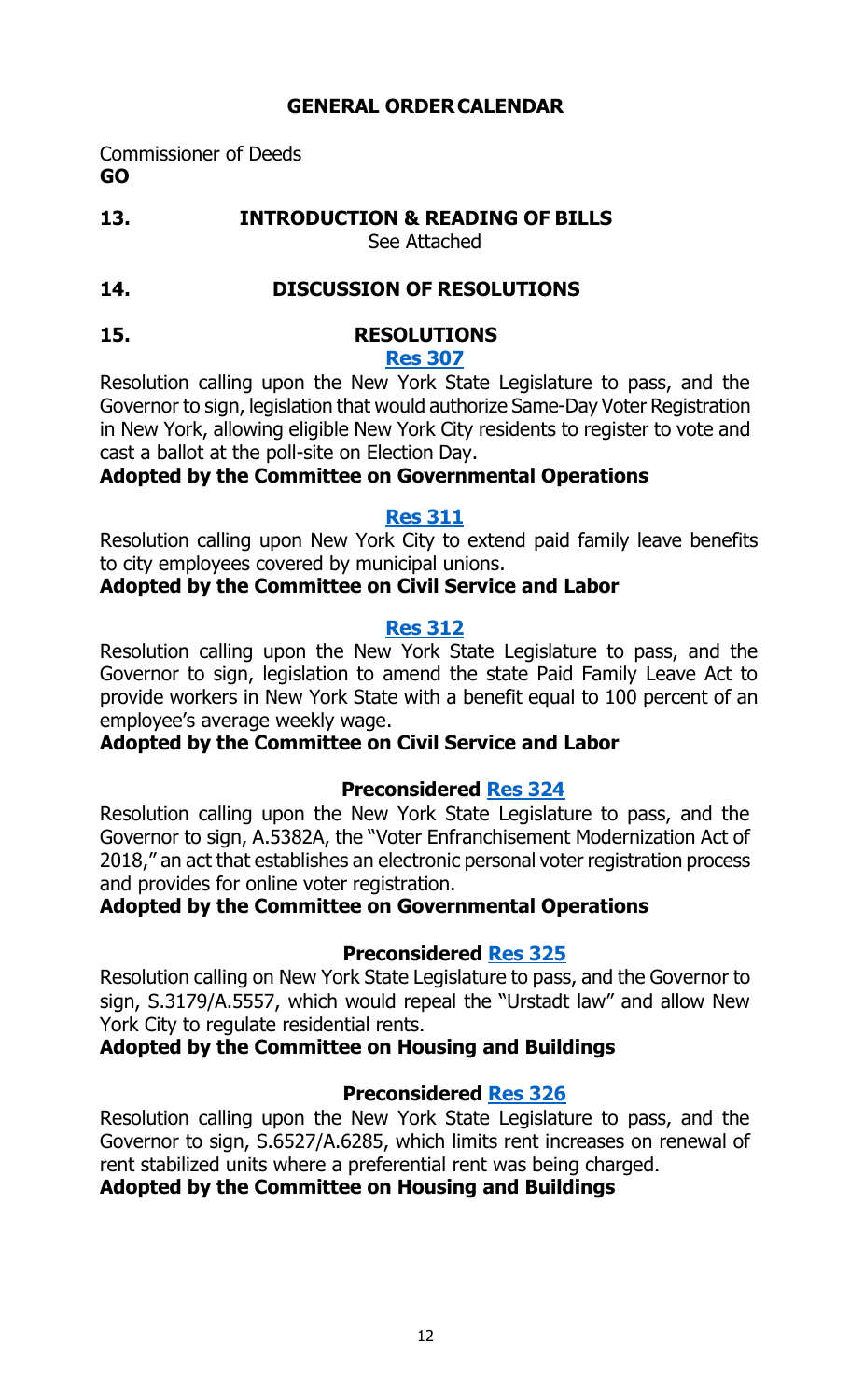Resolution calling upon the New York State Legislature to pass, and the Governor to sign, legislation extending the statute of limitations for rent overcharges.

#### **Adopted by the Committee on Housing and Buildings**

#### **Preconsidered [Res 328](http://legistar.council.nyc.gov/LegislationDetail.aspx?ID=3491227&GUID=0622B3FB-03F7-4786-BC62-ACBBD6B1543B&Options=&Search=)**

Resolution calling upon the New York State Legislature to pass and the Governor to sign S.4312, legislation amending the Administrative Code of the City of New York, the Emergency Tenant Protection Act of 1974 and the Emergency Housing Rent Control Law, in relation to making the Major Capital Improvement (MCI) rent increase a temporary surcharge.

#### **Adopted by the Committee on Housing and Buildings**

#### **Preconsidered [Res](http://legistar.council.nyc.gov/LegislationDetail.aspx?ID=3490045&GUID=629BCA94-7F8E-456B-AF58-051B700B5D84&Options=&Search=) 329**

Resolution calling upon the New York State legislature to pass, and the Governor to sign, A.7404 in relation to requiring a new party to file a certificate following the election at which the party obtains party status. **Adopted by the Committee on Governmental Operations**

#### **Preconsidered [Res](http://legistar.council.nyc.gov/LegislationDetail.aspx?ID=3490044&GUID=80C22DFE-F10E-4476-87E0-B8C89EFED210&Options=&Search=) 330**

Resolution calling upon the New York State legislature to pass, and the Governor to sign, A.9758A/S.7149, in relation to the political expenditures of limited liability companies.

#### **Adopted by the Committee on Governmental Operations**

#### **Preconsidered [Res 331](http://legistar.council.nyc.gov/LegislationDetail.aspx?ID=3491242&GUID=796AAF39-77DD-4F7D-A44A-B7EFF7A88F19&Options=&Search=)**

Resolution calling upon the New York State Legislature to pass, and the Governor to sign, S.3482/A.433, in relation to repealing vacancy decontrol. **Adopted by the Committee on Housing and Buildings**

#### **Preconsidered [Res 332](http://legistar.council.nyc.gov/LegislationDetail.aspx?ID=3491197&GUID=2CF32455-F9E6-436E-907E-A2E214C60DDE&Options=&Search=)**

Resolution calling upon the New York State Legislature to pass, and the Governor to sign, S.1593/A.9815, in relation to repealing the vacancy bonus. **Adopted by the Committee on Housing and Buildings**

#### **Preconsidered [Res](http://legistar.council.nyc.gov/LegislationDetail.aspx?ID=3490046&GUID=C44C8DD1-0200-4BB8-917B-B3E1D50584D9&Options=&Search=) 336**

Resolution calling upon the New York State Legislature to pass, and the Governor to sign, A.7623/S.840 and A9608B, in relation to authorizing ballot by mail, no excuse absentee ballot voting and early voting.

**Adopted by the Committee on Governmental Operations**

#### **Preconsidered [Res 337](http://legistar.council.nyc.gov/LegislationDetail.aspx?ID=3497851&GUID=BCEEE1CF-37BF-4FB6-86EE-8962378A43FC&Options=&Search=)**

Resolution by the Council of the City of New York ratifying Council action in Council et al., v. Carter, New York Supreme Court, Index No. 153498/2018 (Verified Petition filed April 17, 2018), a lawsuit filed to preserve the separation of powers enshrined in the City Charter and Council Members' free speech rights to express their policy positions by filing amicus briefs. **Adopted by the Committee on Rules, Privileges and Elections**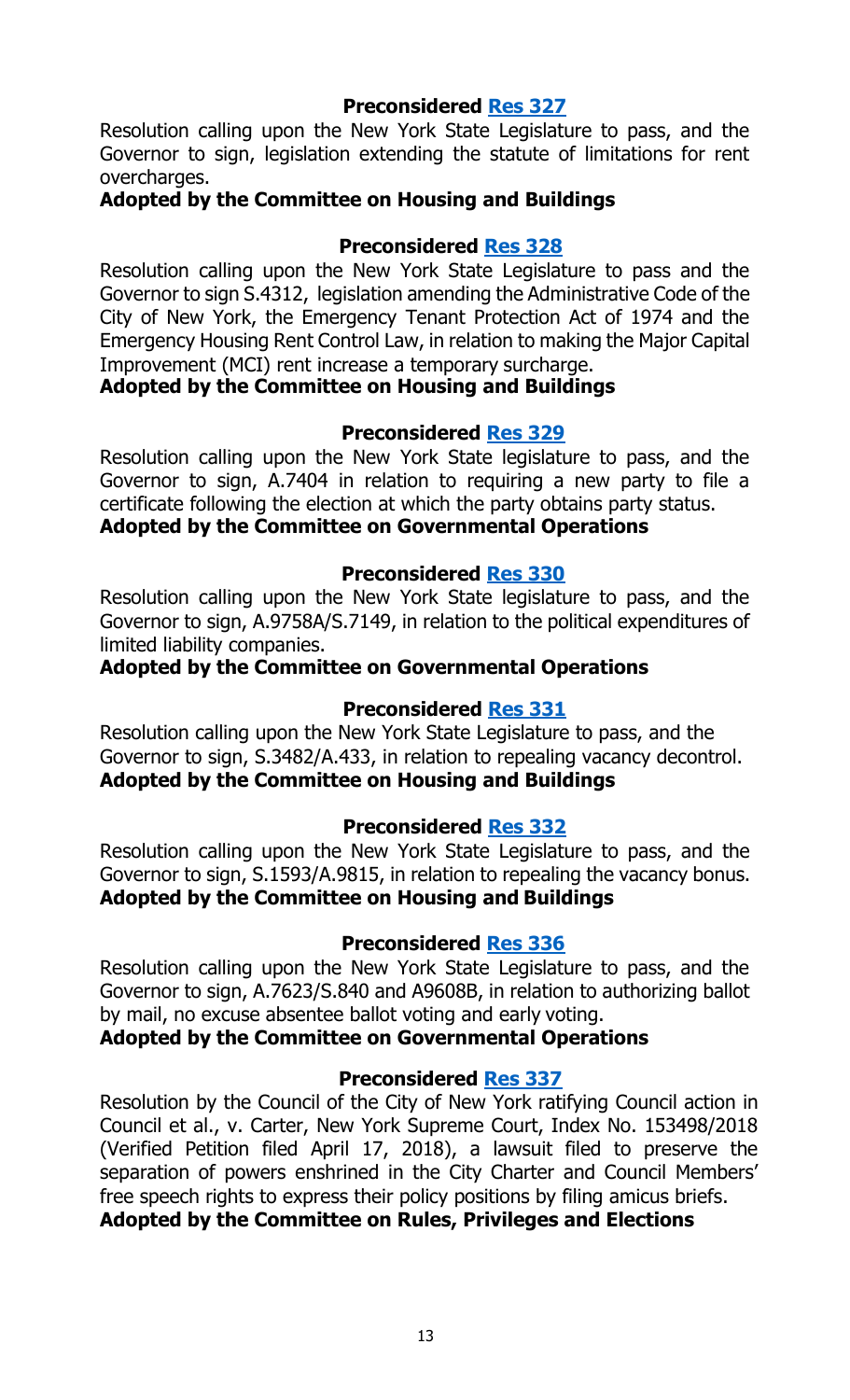Resolution calling upon the New York State legislature to pass, and the Governor to sign, A.9923, in relation to improving the format of ballot proposals to minimize confusion.

#### **Adopted by the Committee on Governmental Operations**

#### **Preconsidered [Res](http://legistar.council.nyc.gov/LegislationDetail.aspx?ID=3491243&GUID=DB925DB3-8B02-4F1E-968D-BDDAA7899ED3&Options=&Search=) 339**

Resolution calling upon the New York State Legislature to pass, and the Governor to sign, S.6925/A.268, which will provide rent control tenants relief from high rent increases.

#### **Adopted by the Committee on Housing and Buildings**

#### **Preconsidered [Res](http://legistar.council.nyc.gov/LegislationDetail.aspx?ID=3491244&GUID=6487CD6D-FE22-44B6-B60E-A199B5A8CD2C&Options=&Search=) 340**

Resolution calling on New York State Legislature to pass, and the Governor to sign, legislation that would extend rent stabilization to unregulated apartments.

#### **Adopted by the Committee on Housing and Buildings**

**16. GENERAL DISCUSSION**

#### **17. EXTENSION OF REMARKS**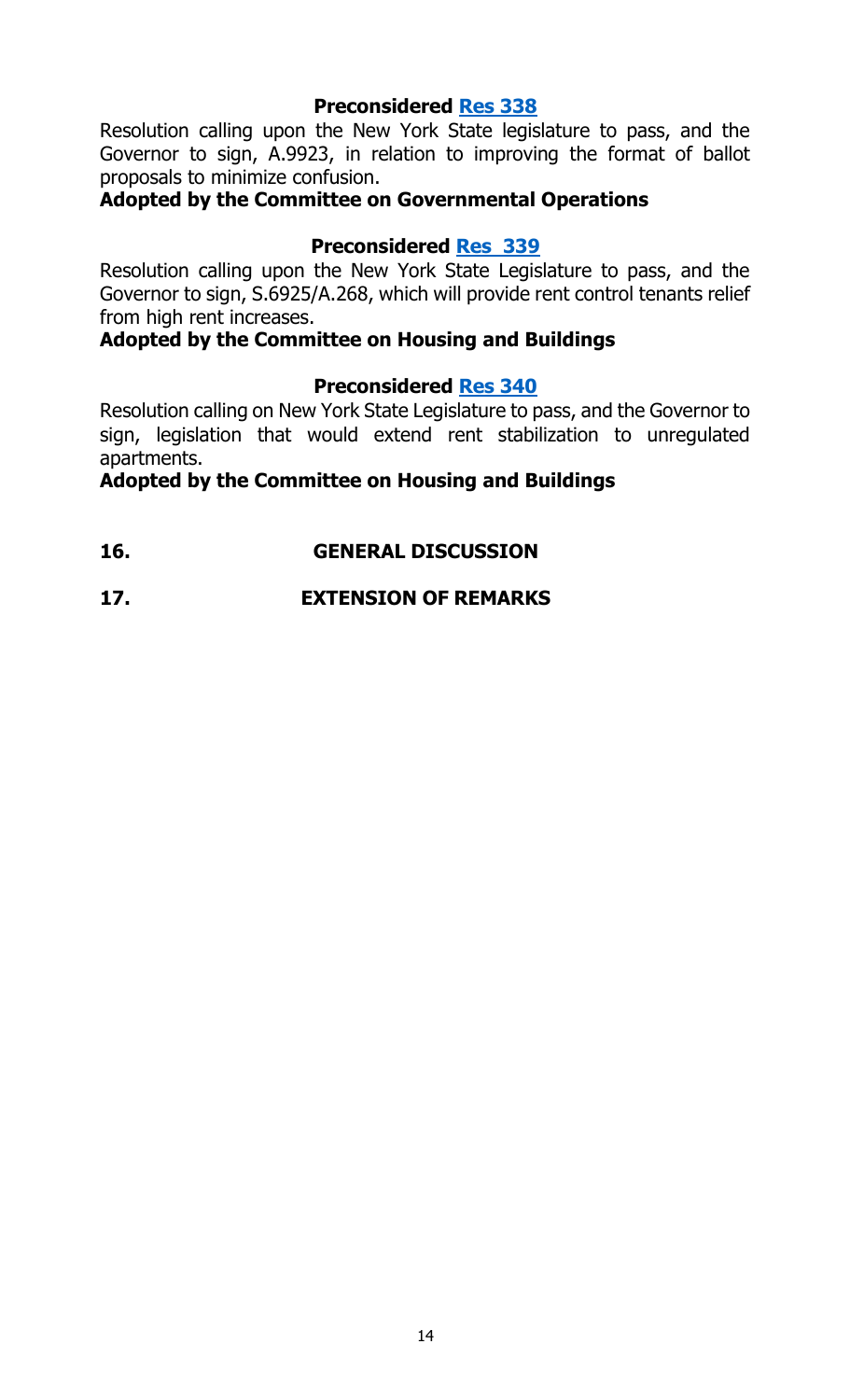#### **INTRODUCTION AND READING OF BILLS**

#### **Int [864](http://legistar.council.nyc.gov/LegislationDetail.aspx?ID=3498450&GUID=3BDB51B9-BA59-41E4-A98D-4333183182C3&Options=&Search=)**

#### By the Speaker (Council Member Johnson):

A Local Law to amend the administrative code of the city of New York, in relation to investigation by the department of health and mental hygiene in connection with lead poisoning incidents.

#### **Health**

#### **Int [865](http://legistar.council.nyc.gov/LegislationDetail.aspx?ID=3498451&GUID=32932F9A-CBB0-4413-95F3-4AFCCCE64F41&Options=&Search=)**

By the Speaker (Council Member Johnson):

A Local Law to amend the administrative code of the city of New York, in relation to lead reference/action levels and standards relating to lead-based paint hazards.

#### **Health**

#### **Int [866](http://legistar.council.nyc.gov/LegislationDetail.aspx?ID=3498448&GUID=2526BD72-681E-41E6-AC2F-044C06DDD835&Options=&Search=)**

By The Speaker (Council Member Johnson):

A Local Law to amend the administrative code of the city of New York, in relation to requiring a school security task force to review NYPD, DOE and community collaboration on school emergency preparedness.

#### **Public Safety**

#### **Preconsidered [Res](http://legistar.council.nyc.gov/LegislationDetail.aspx?ID=3490043&GUID=D790C639-DA44-4966-B65C-88A6C0BCAD20&Options=&Search=) 324**

By the Speaker (Council Member Johnson):

Resolution calling upon the New York State Legislature to pass, and the Governor to sign, A.5382A, the "Voter Enfranchisement Modernization Act of 2018," an act that establishes an electronic personal voter registration process and provides for online voter registration.

#### **Governmental Operations**

#### **Preconsidered [Res](http://legistar.council.nyc.gov/LegislationDetail.aspx?ID=3491192&GUID=47108BE0-D0CE-4261-ABCD-4593A55F1878&Options=&Search=) 325**

By the Speaker (Council Member Johnson):

Resolution calling on New York State Legislature to pass, and the Governor to sign, S.3179/A.5557, which would repeal the "Urstadt law" and allow New York City to regulate residential rents.

#### **Housing and Buildings**

#### **Preconsidered [Res](http://legistar.council.nyc.gov/LegislationDetail.aspx?ID=3491193&GUID=E877E7B3-9B09-4061-8E12-91E6486B421F&Options=&Search=) 326**

By the Speaker (Council Member Johnson):

Resolution calling upon the New York State Legislature to pass, and the Governor to sign, S.6527/A.6285, which limits rent increases on renewal of rent stabilized units where a preferential rent was being charged.

#### **Housing and Buildings**

#### **Preconsidered [Res](http://legistar.council.nyc.gov/LegislationDetail.aspx?ID=3491198&GUID=BF553729-8678-4B8D-99DB-B4D93EC0BB1C&Options=&Search=) 327**

By the Speaker (Council Member Johnson):

Resolution calling upon the New York State Legislature to pass, and the Governor to sign, legislation extending the statute of limitations for rent overcharges.

#### **Housing and Buildings**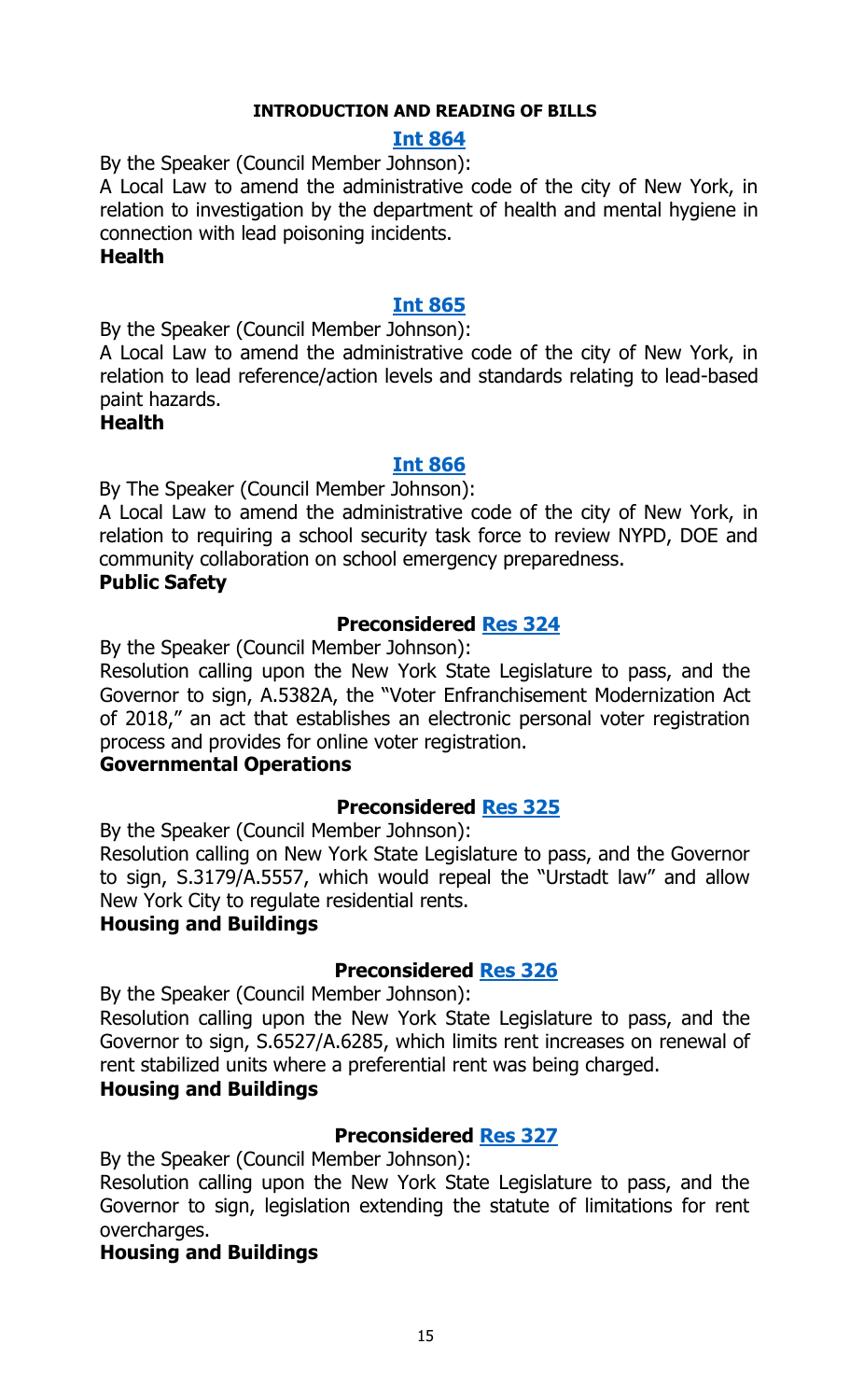By the Speaker (Council Member Johnson):

Resolution calling upon the New York State Legislature to pass and the Governor to sign S.4312, legislation amending the Administrative Code of the City of New York, the Emergency Tenant Protection Act of 1974 and the Emergency Housing Rent Control Law, in relation to making the Major Capital Improvement (MCI) rent increase a temporary surcharge.

#### **Housing and Buildings**

#### **Int [867](http://legistar.council.nyc.gov/LegislationDetail.aspx?ID=3498446&GUID=76D3FAA7-45DC-4CD2-8B49-CE711DB86E7E&Options=&Search=)**

By Council Member Adams:

A Local Law to amend the administrative code of the city of New York, in relation to reviewing street widths to reevaluate street traffic flow designations.

#### **Transportation**

#### **Int [868](http://legistar.council.nyc.gov/LegislationDetail.aspx?ID=3498452&GUID=6D4215BA-F844-4334-B4BF-32499E5A472C&Options=&Search=)**

By Council Member Ampry-Samuel:

A Local Law to amend the administrative code of the city of New York, in relation to remediating lead water hazards in dwellings.

#### **Housing and Buildings**

#### **Int [869](http://legistar.council.nyc.gov/LegislationDetail.aspx?ID=3498449&GUID=72EF1E15-5CAF-4536-BC0E-B5D869117874&Options=&Search=)**

By Council Member Ampry-Samuel:

A Local Law to amend the administrative code of the city of New York, in relation to requiring a school security task force to review safety protocols for students experiencing a mental health crisis.

#### **Public Safety**

#### **Int [870](http://legistar.council.nyc.gov/LegislationDetail.aspx?ID=3498447&GUID=8634B3C2-1030-4E97-AD4A-6DE91640A2E0&Options=&Search=)**

By Council Member Borelli:

A Local Law to amend the administrative code of the city of New York, in relation to shelter animal adoptions.

#### **Health**

#### **Int [871](http://legistar.council.nyc.gov/LegislationDetail.aspx?ID=3498485&GUID=294DE66F-633F-4587-85BF-AC52316861CC&Options=&Search=)**

By Council Member Borelli:

A Local Law to amend the administrative code of the city of New York, in relation to requiring first draw samples when testing for lead in water. **Health**

#### **Int [872](http://legistar.council.nyc.gov/LegislationDetail.aspx?ID=3498482&GUID=8C82816C-5D84-49E0-BA6A-6347FC301161&Options=&Search=)**

By Council Members Brannan, Matteo, Torres and Rose:

A Local Law to amend the administrative code of the city of New York, in relation to requiring a school security task force to review a public notification for school emergencies.

#### **Public Safety**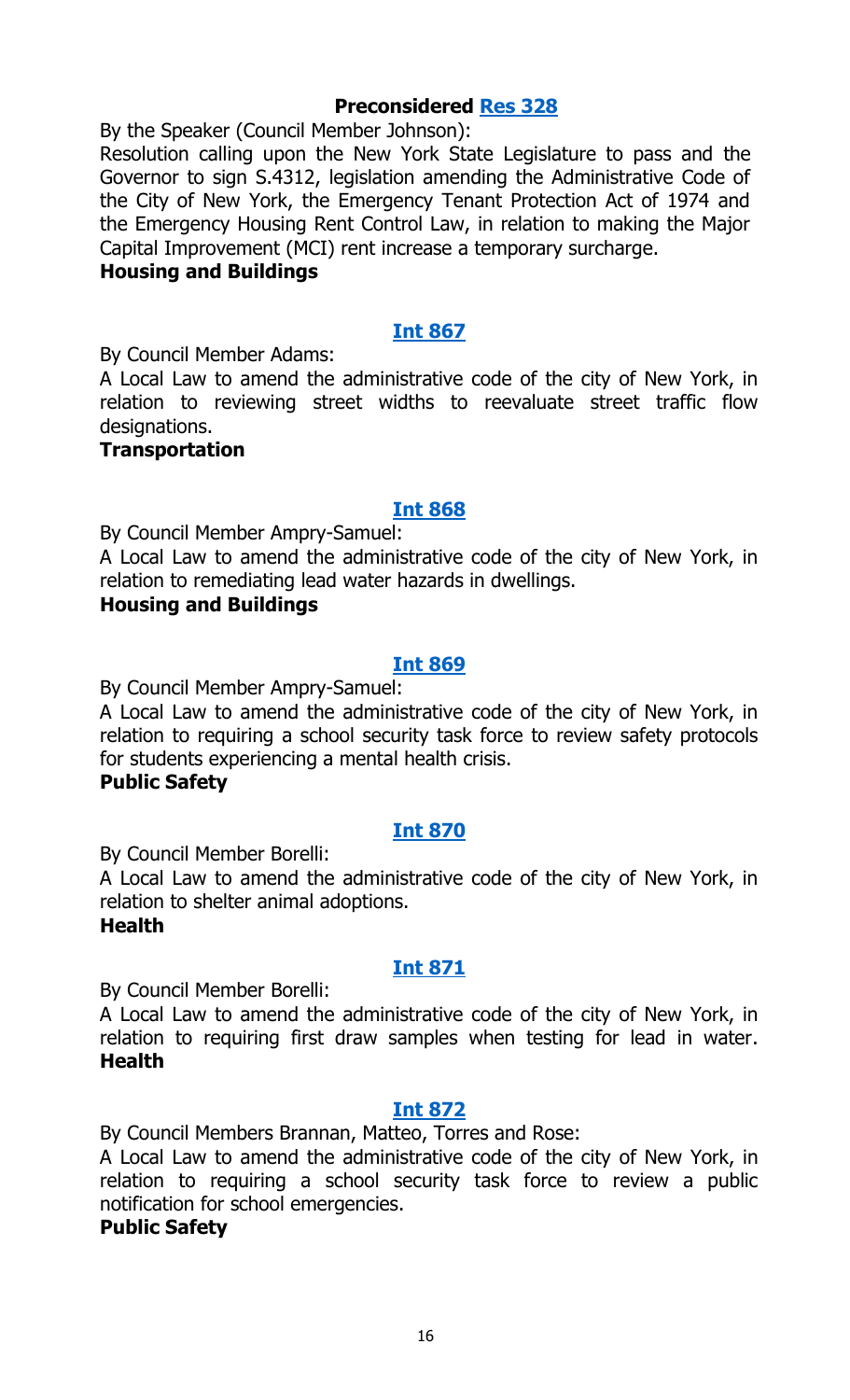By Council Member Cabrera:

Resolution calling upon the New York State legislature to pass, and the Governor to sign, A.7404 in relation to requiring a new party to file a certificate following the election at which the party obtains party status.

#### **Governmental Operations**

#### **Preconsidered [Res](http://legistar.council.nyc.gov/LegislationDetail.aspx?ID=3490044&GUID=80C22DFE-F10E-4476-87E0-B8C89EFED210&Options=&Search=) 330**

By Council Member Cabrera:

Resolution calling upon the New York State legislature to pass, and the Governor to sign, A.9758A/S.7149, in relation to the political expenditures of limited liability companies.

#### **Governmental Operations**

#### **Int [873](http://legistar.council.nyc.gov/LegislationDetail.aspx?ID=3498486&GUID=C44E1098-18F0-4821-A9EE-8FC5355230F0&Options=&Search=)**

By Council Member Chin:

A Local Law to amend the administrative code of the city of New York, in relation to permanent removal of lead-based paint.

#### **Housing and Buildings**

#### **Int [874](http://legistar.council.nyc.gov/LegislationDetail.aspx?ID=3498489&GUID=5AEDE1B2-26A1-4794-8400-C21C6017BA91&Options=&Search=)**

By Council Members Chin and Torres:

A Local Law to amend the administrative code of the city of New York, in relation to improving interagency cooperation, and issuing stop work order, in connection with lead paint and construction work.

#### **Housing and Buildings**

#### **Int [875](http://legistar.council.nyc.gov/LegislationDetail.aspx?ID=3498471&GUID=83C3A2A2-F948-4326-A825-2D7F1F715025&Options=&Search=)**

By Council Member Constantinides:

A Local Law to amend the administrative code of the city of New York, in relation to informing the council, individual council members and affected community boards when beaches and waterways are unsafe or closed. **Environmental Protection**

#### **Int [876](http://legistar.council.nyc.gov/LegislationDetail.aspx?ID=3498481&GUID=53A4ECCD-7C68-417E-B510-8886890854AD&Options=&Search=)**

By Council Members Constantinides, Van Bramer and Treyger: A Local Law to amend the administrative code of the city of New York, in relation to requiring a school security task force to review evacuation plans and emergency response protocols at schools. **Public Safety**

#### **Int [877](http://legistar.council.nyc.gov/LegislationDetail.aspx?ID=3498487&GUID=AD975873-6473-4FC1-9DEE-4C3D4F3F6865&Options=&Search=)**

By Council Member Cornegy:

A Local Law to amend the administrative code of the city of New York, in relation to agency referrals for blood lead screenings. **Health**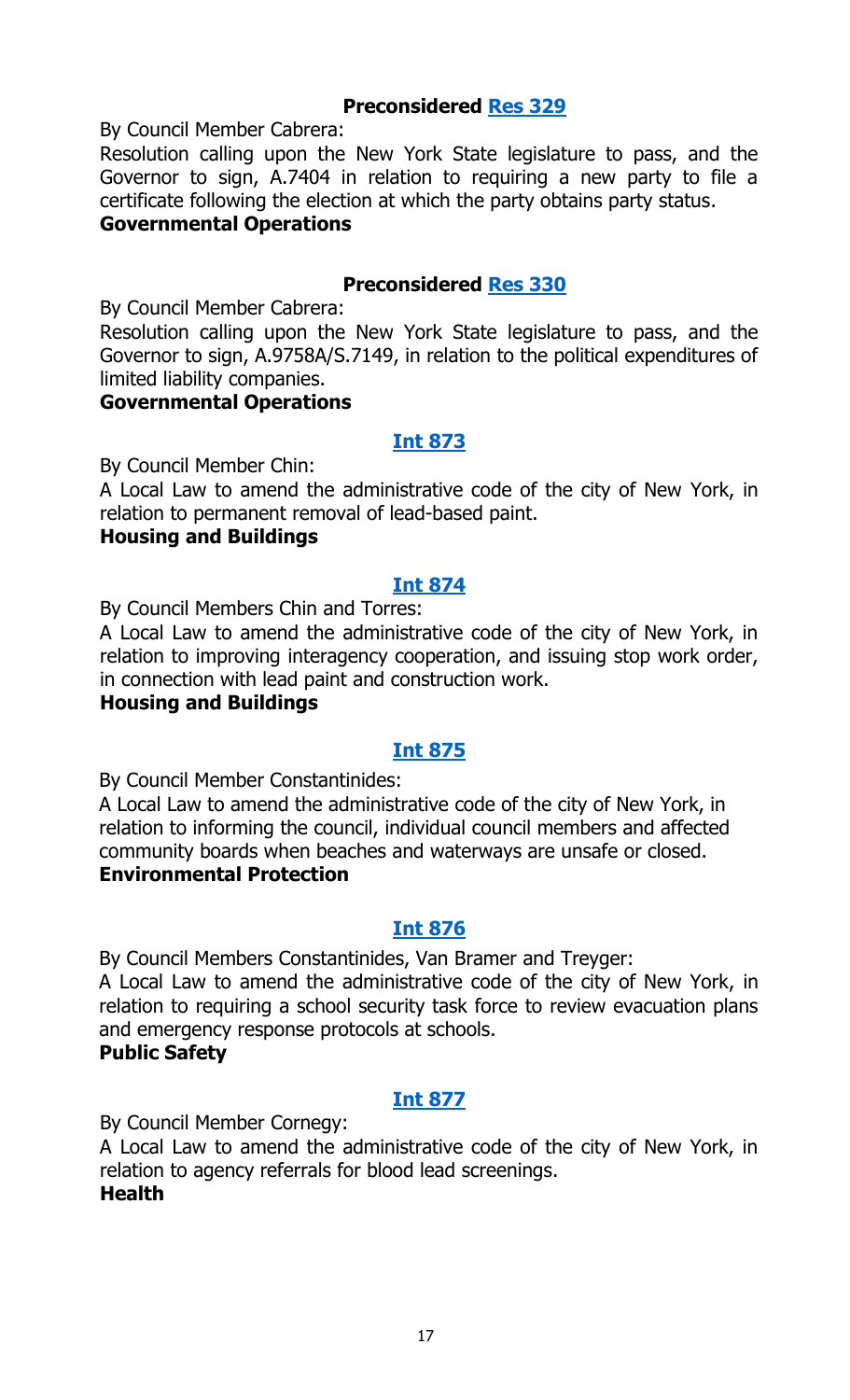By Council Member Cornegy:

Resolution calling upon the New York State Legislature to pass, and the Governor to sign, S.3482/A.433, in relation to repealing vacancy decontrol. **Housing and Buildings**

#### **Preconsidered [Res](http://legistar.council.nyc.gov/LegislationDetail.aspx?ID=3491197&GUID=2CF32455-F9E6-436E-907E-A2E214C60DDE&Options=&Search=) 332**

By Council Member Cornegy:

Resolution calling upon the New York State Legislature to pass, and the Governor to sign, S.1593/A.9815, in relation to repealing the vacancy bonus.

#### **Housing and Buildings**

#### **Int [878](http://legistar.council.nyc.gov/LegislationDetail.aspx?ID=3498480&GUID=2D855420-B17C-4397-9C8F-1FEA63FFC852&Options=&Search=)**

By Council Members Cornegy and Cumbo:

A Local Law to amend the administrative code of the city of New York, in relation to requiring lactation rooms in certain city spaces.

#### **Women**

#### **Int [879](http://legistar.council.nyc.gov/LegislationDetail.aspx?ID=3498479&GUID=0379DE1A-74CC-47E4-A883-25CC388CFD7F&Options=&Search=)**

By Council Members Cumbo, Cornegy, Rosenthal, Chin, Rivera, Rose, Ayalam Ampry-Samuel:

A Local Law to amend the administrative code of the city of New York, in relation to requiring certain employers to provide lactation spaces.

#### **Women**

#### **Int [880](http://legistar.council.nyc.gov/LegislationDetail.aspx?ID=3498483&GUID=859C881D-F872-4C33-A48E-D4B9154FBD7E&Options=&Search=)**

By Council Members Deutsch and Vallone:

A Local Law to amend the administrative code of the city of New York, in relation to security cameras in city public schools.

#### **Education**

#### **Int [881](http://legistar.council.nyc.gov/LegislationDetail.aspx?ID=3498488&GUID=9BA70A4F-CC51-485F-B807-E68DEFBDCA50&Options=&Search=)**

By Council Member Dromm:

A Local Law to amend the administrative code of the city of New York, in relation to education and outreach regarding childhood lead poisoning prevention.

#### **Health**

#### **Int [882](http://legistar.council.nyc.gov/LegislationDetail.aspx?ID=3498484&GUID=342D8078-1838-487B-A7FE-F757BEB2721D&Options=&Search=)**

By Council Member Dromm (by request of the Mayor): A Local Law to amend the administrative code of the city of New York, in relation to a commercial rent tax credit.

#### **Finance**

#### **Preconsidered [Res](http://legistar.council.nyc.gov/LegislationDetail.aspx?ID=3486066&GUID=C4105D13-E77F-4ADF-AA43-AE1FFD81F378&Options=&Search=) 333**

By Council Member Dromm:

Resolution approving the new designation and changes in the designation of certain organizations to receive funding in the Expense Budget.

#### **Finance**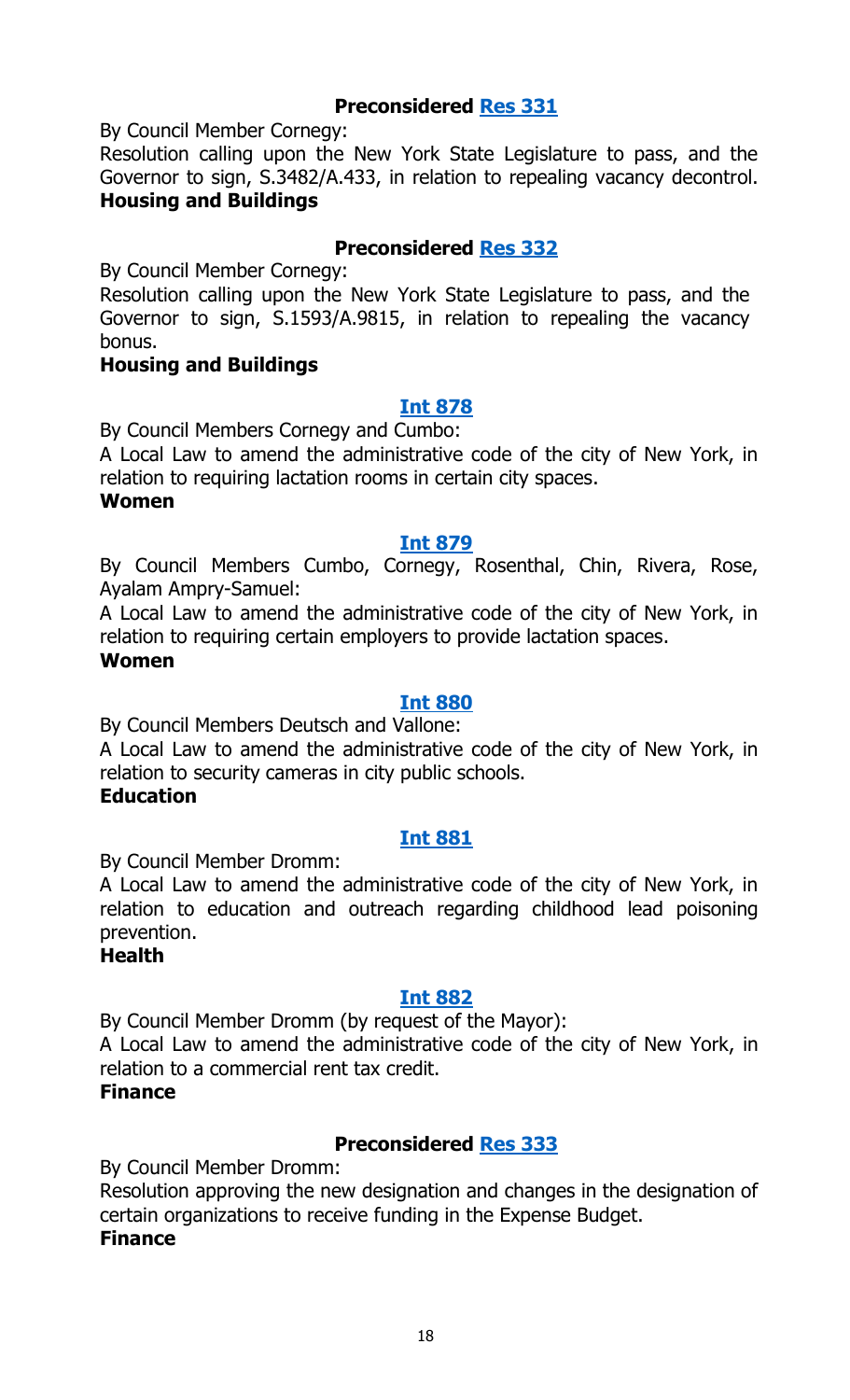#### **Res [334](http://legistar.council.nyc.gov/LegislationDetail.aspx?ID=3498469&GUID=2F835AEB-73C8-43D0-A9F0-E69C464F97E4&Options=&Search=)**

By Council Member Dromm:

Resolution calling upon the United States Congress to reintroduce and pass, and for the President to sign the LGBT Data Inclusion Act.

#### **General Welfare**

#### **Res [335](http://legistar.council.nyc.gov/LegislationDetail.aspx?ID=3498475&GUID=AE8A7214-DC73-40DB-A2A2-7B44349119E1&Options=&Search=)**

By Council Member Dromm:

Resolution calling upon the New York State Legislature to pass and fully fund, and the Governor to sign, A.5313/S.4054, legislation that would establish eight demonstration programs throughout New York State and one coordinating center to improve the care of sickle cell disease patients and educate about sickle cell trait.

#### **Health**

#### **Int [883](http://legistar.council.nyc.gov/LegislationDetail.aspx?ID=3498478&GUID=C0334F31-8374-4860-AC59-2E00539E60E5&Options=&Search=)**

By Council Member Espinal:

A Local Law to amend the administrative code of the city of New York, in relation to requiring the department of homeless services to provide customer service training.

#### **General Welfare**

#### **Int [884](http://legistar.council.nyc.gov/LegislationDetail.aspx?ID=3498470&GUID=FE2C45DE-9EA6-4F5D-8343-74AD61E256B9&Options=&Search=)**

By Council Member Espinal:

A Local Law to amend the administrative code of the city of New York, in relation to requiring the department of homeless services to report on short notice resident transfers in shelter.

#### **General Welfare**

#### **Int [885](http://legistar.council.nyc.gov/LegislationDetail.aspx?ID=3498472&GUID=028370F6-E620-40AB-9798-DDFBF7F20B9B&Options=&Search=)**

By Council Member Espinal:

A Local Law to amend the administrative code of the city of New York, in relation to facilitating food scraps donations.

#### **Sanitation and Solid Waste Management**

#### **Int [886](http://legistar.council.nyc.gov/LegislationDetail.aspx?ID=3498473&GUID=342A8A3A-9206-47EE-8E11-F524406C3635&Options=&Search=)**

By Council Members Espinal and Levin:

A Local Law to amend the administrative code of the city of New York, in relation to allowing pet harbors to be placed on sidewalks in front of commercial establishments.

#### **Transportation**

#### **Int [887](http://legistar.council.nyc.gov/LegislationDetail.aspx?ID=3498477&GUID=6B7E8AC1-02C0-4BF8-8D3D-CA3B6BF2BD2F&Options=&Search=)**

By Council Members Gjonaj, Moya, and Cumbo:

A Local Law to amend the administrative code of the city of New York, in relation to providing notice and an opportunity for comment before implementing a major traffic change.

#### **Transportation**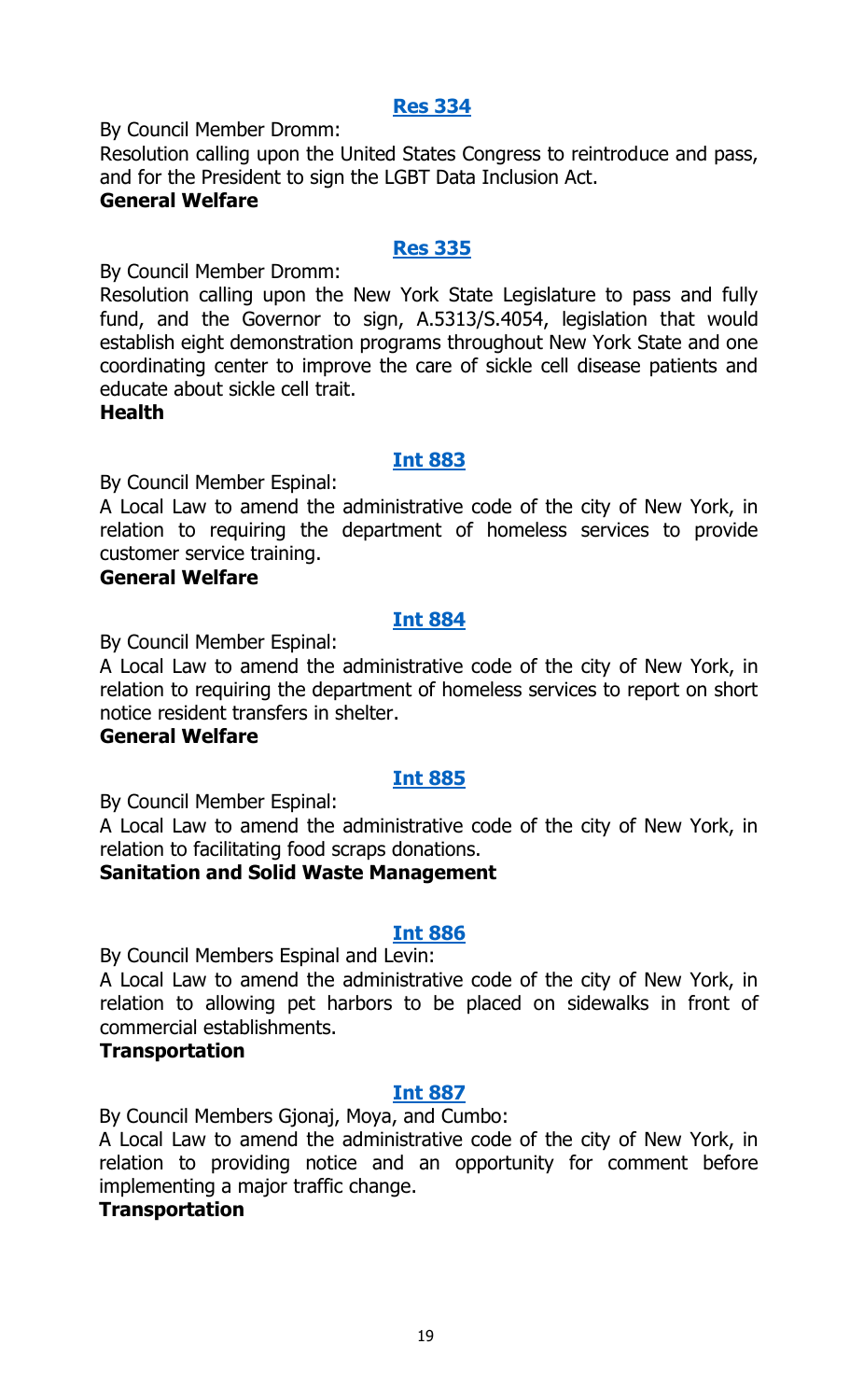#### **Int [888](http://legistar.council.nyc.gov/LegislationDetail.aspx?ID=3498476&GUID=6E78D2BB-A4BA-4FD8-8C03-ABA62C914AEB&Options=&Search=)**

By Council Member Kallos, the Public Advocate (Ms. James) and Council Member Miller:

A Local Law to amend the administrative code of the city of New York, in relation to establishing a retirement savings program for private-sector employees.

#### **Civil Service and Labor**

#### **Preconsidered Res [336](http://legistar.council.nyc.gov/LegislationDetail.aspx?ID=3490046&GUID=C44C8DD1-0200-4BB8-917B-B3E1D50584D9&Options=&Search=)**

By Council Member Kallos:

Resolution calling upon the New York State Legislature to pass, and the Governor to sign, A.7623/S.840 and A9608B, in relation to authorizing ballot by mail, no excuse absentee ballot voting and early voting.

#### **Governmental Operations**

#### **Preconsidered [Res](http://legistar.council.nyc.gov/LegislationDetail.aspx?ID=3497851&GUID=BCEEE1CF-37BF-4FB6-86EE-8962378A43FC&Options=&Search=) 337**

By Council Member Koslowitz:

Resolution by the Council of the City of New York ratifying Council action in Council et al., v. Carter, New York Supreme Court, Index No. 153498/2018 (Verified Petition filed April 17, 2018), a lawsuit filed to preserve the separation of powers enshrined in the City Charter and Council Members' free speech rights to express their policy positions by filing amicus briefs. **Rules, Privileges and Elections**

#### **Int [889](http://legistar.council.nyc.gov/LegislationDetail.aspx?ID=3498474&GUID=37038347-EB1F-406B-AD96-0008C1B72039&Options=&Search=)**

By Council Member Lancman:

A Local Law to amend the administrative code of the city of New York, in relation to the availability of automated teller machines in courthouses. **Justice System**

# **Preconsidered Int [890](http://legistar.council.nyc.gov/LegislationDetail.aspx?ID=3487613&GUID=E47BF280-2CAC-45AE-800F-ED5BE846EFF4&Options=&Search=)**

By Council Member Lander:

A Local Law to amend the administrative code of the city of New York, in relation to setting minimum prices for for-hire vehicle driver services and setting rates of fare for for-hire vehicles.

#### **For-Hire Vehicles**

#### **Int [891](http://legistar.council.nyc.gov/LegislationDetail.aspx?ID=3498519&GUID=0F583E43-17F2-4497-BCD1-AA89F40CB05A&Options=&Search=)**

By Council Member Levin:

A Local Law to amend the administrative code of the city of New York, in relation to lead-based paint hazards in certain dwellings.

#### **Housing and Buildings**

#### **Int [892](http://legistar.council.nyc.gov/LegislationDetail.aspx?ID=3498518&GUID=E171F735-0F90-40CF-B630-836528DFFD21&Options=&Search=)**

By Council Members Levine, Constantinides and Van Bramer:

A Local Law to amend the administrative code of the city of New York, in relation to testing for lead content in potable water sources in parks. **Environmental Protection**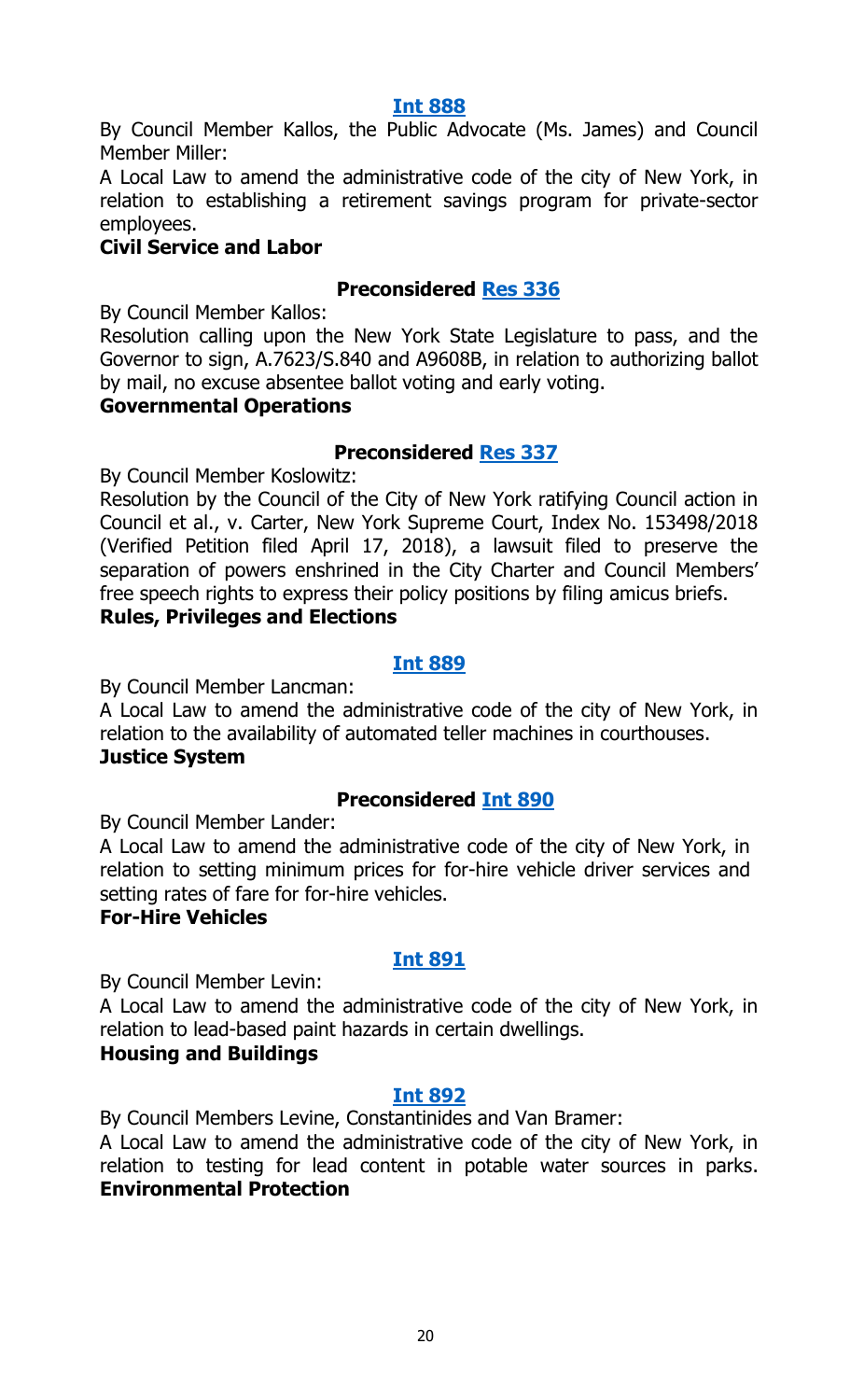#### **Int [893](http://legistar.council.nyc.gov/LegislationDetail.aspx?ID=3498512&GUID=9F8AFB8E-FC93-449F-86D7-AB793C112892&Options=&Search=)**

By Council Members Matteo and Vallone:

A Local Law to amend the administrative code of the city of New York, in relation to requiring a school security task force to review the optimal security presence at schools.

#### **Public Safety**

#### **Int [894](http://legistar.council.nyc.gov/LegislationDetail.aspx?ID=3498513&GUID=39633579-AB1F-4D8C-A1BF-26DF687047FA&Options=&Search=)**

By Council Member Menchaca:

A Local Law to amend the administrative code of the city of New York, in relation to requiring a school security task force to review emergency preparedness training for school personnel.

#### **Public Safety**

#### **Int [895](http://legistar.council.nyc.gov/LegislationDetail.aspx?ID=3498514&GUID=EA7758A8-62F5-4353-BF16-100B463A20DB&Options=&Search=)**

By Council Member Miller (by request of the Mayor):

A Local Law to amend the administrative code of the city of New York, in relation to health insurance coverage for surviving family members of certain deceased employees of the department of transportation.

#### **Civil Service and Labor**

#### **Int [896](http://legistar.council.nyc.gov/LegislationDetail.aspx?ID=3498506&GUID=0E9B8DE0-5212-48EB-BA7E-5C1B451479BB&Options=&Search=)**

By Council Members Miller, Adams and Richards:

A Local Law to amend the administrative code of the city of New York, in relation to expanding and increasing penalties for drivers who flee TLC enforcement agents.

#### **For-Hire Vehicles**

#### **Int [897](http://legistar.council.nyc.gov/LegislationDetail.aspx?ID=3498505&GUID=70DB1544-80FD-4AA6-8593-1C56C7E7607F&Options=&Search=)**

By Council Members Miller, Adams and Richards:

A Local Law to amend the administrative code of the city of New York, in relation to commuter vans.

#### **For-Hire Vehicles**

#### **Int [898](http://legistar.council.nyc.gov/LegislationDetail.aspx?ID=3498507&GUID=60C43250-AC4A-4F92-96D4-51AC89B172A6&Options=&Search=)**

By Council Member Moya:

A Local Law to amend the administrative code of the city of New York, in relation to the creation of a residential parking permit system in East Elmhurst.

#### **Transportation**

#### **Int [899](http://legistar.council.nyc.gov/LegislationDetail.aspx?ID=3498515&GUID=9F3BDE23-EE5D-4A6F-ADB2-E546593F538B&Options=&Search=)**

By Council Members Powers and Cumbo:

A Local Law to amend the administrative code of the city of New York, in relation to permitting the use of campaign funds for certain childcare expenses.

#### **Governmental Operations**

#### **Preconsidered [Res](http://legistar.council.nyc.gov/LegislationDetail.aspx?ID=3490047&GUID=1D84087B-B75E-476D-8FA6-B3BC7EA24866&Options=&Search=) 338**

By Council Member Powers:

Resolution calling upon the New York State legislature to pass, and the Governor to sign, A.9923, in relation to improving the format of ballot proposals to minimize confusion.

#### **Governmental Operations**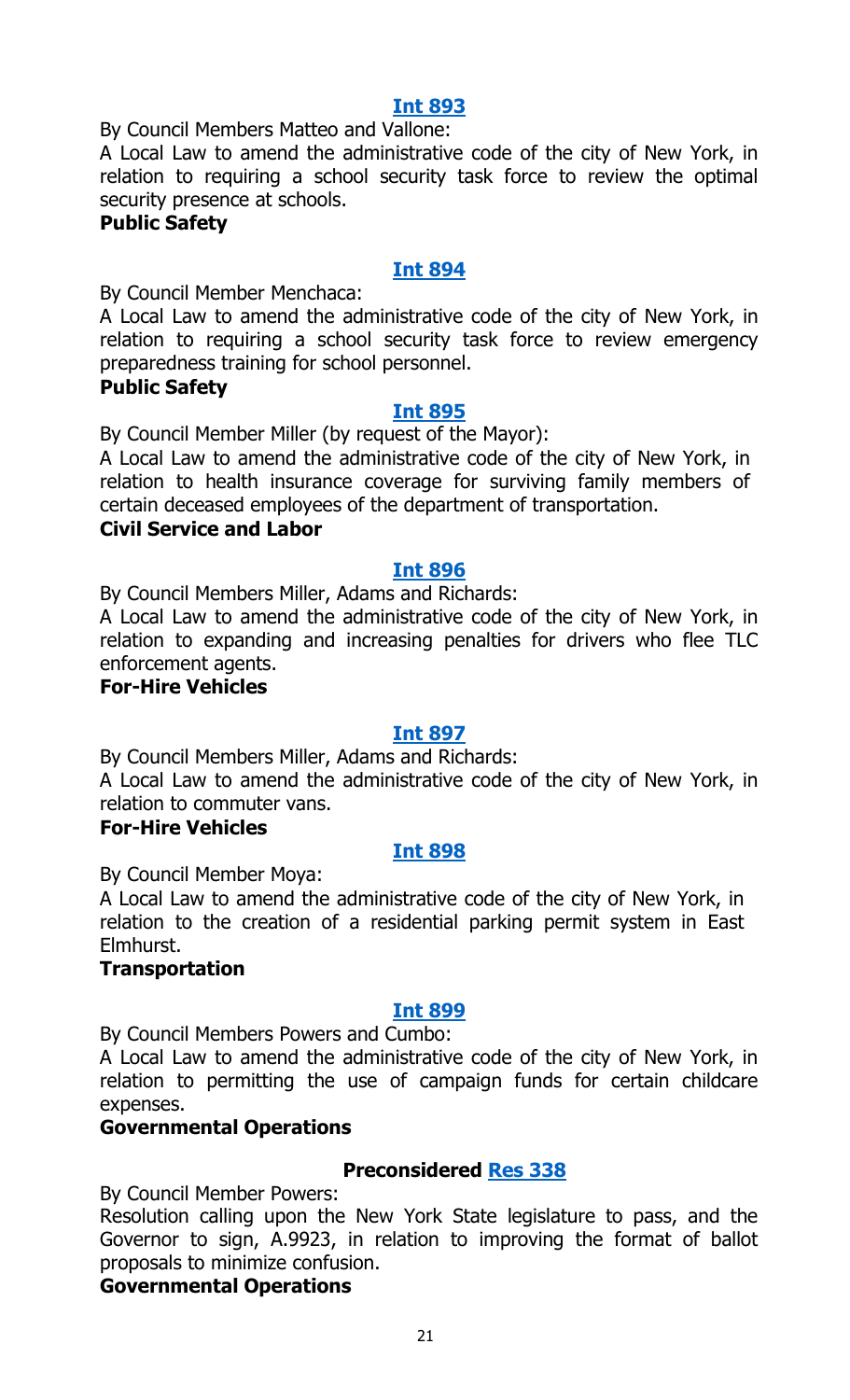By Council Member Powers:

Resolution calling upon the New York State Legislature to pass, and the Governor to sign, S.6925/A.268, which will provide rent control tenants relief from high rent increases.

#### **Housing and Buildings**

#### **Int [900](http://legistar.council.nyc.gov/LegislationDetail.aspx?ID=3498504&GUID=4CC24E03-A9BE-4888-A161-61FA12C23601&Options=&Search=)**

By the Public Advocate (Ms. James):

A Local Law to amend the administrative code of the city of New York, in relation to requiring the department of education to report on the provision of special educations services tri-annually and to expand the services on which the department is required to report.

#### **Education**

#### **Int [901](http://legistar.council.nyc.gov/LegislationDetail.aspx?ID=3498509&GUID=5A6075EC-42D4-47DC-B077-DF126CCFF8AD&Options=&Search=)**

By the Public Advocate (Ms. James) and Council Member Kallos:

A Local Law to amend the administrative code of the city of New York, in relation to establishing a retirement savings board to oversee the city's retirement savings program for private-sector employees.

#### **Civil Service and Labor**

#### **Int [902](http://legistar.council.nyc.gov/LegislationDetail.aspx?ID=3498516&GUID=A6FE2276-E8C6-4789-9F37-499C00633CE9&Options=&Search=)**

By Council Member Richards:

A Local Law to amend the administrative code of the city of New York, in relation to remediating lead water hazards in certain facilities serving children.

#### **Health**

#### **Int [903](http://legistar.council.nyc.gov/LegislationDetail.aspx?ID=3498508&GUID=5EA66260-52ED-497F-A08F-335CC7DC1F20&Options=&Search=)**

By Council Members Richards and Adams:

A Local Law to amend the administrative code of the city of New York, in relation to funds remaining in inmate accounts when inmates are released. **Criminal Justice**

#### **Int [904](http://legistar.council.nyc.gov/LegislationDetail.aspx?ID=3498517&GUID=E93C70A4-5C93-4372-9FF8-61AABE7F4391&Options=&Search=)**

By Council Member Rivera:

A Local Law to amend the administrative code of the city of New York, in relation to investigation by the department of health and mental hygiene in connection with lead poisoning incidents involving pregnant women. **Health**

#### **Int [905](http://legistar.council.nyc.gov/LegislationDetail.aspx?ID=3498511&GUID=DF40CA42-25CB-44D2-AF7F-880164C68CD2&Options=&Search=)**

By Council Member Rivera:

A Local Law to amend the administrative code of the city of New York, in relation to requiring employers to implement a lactation accommodation policy.

#### **Women**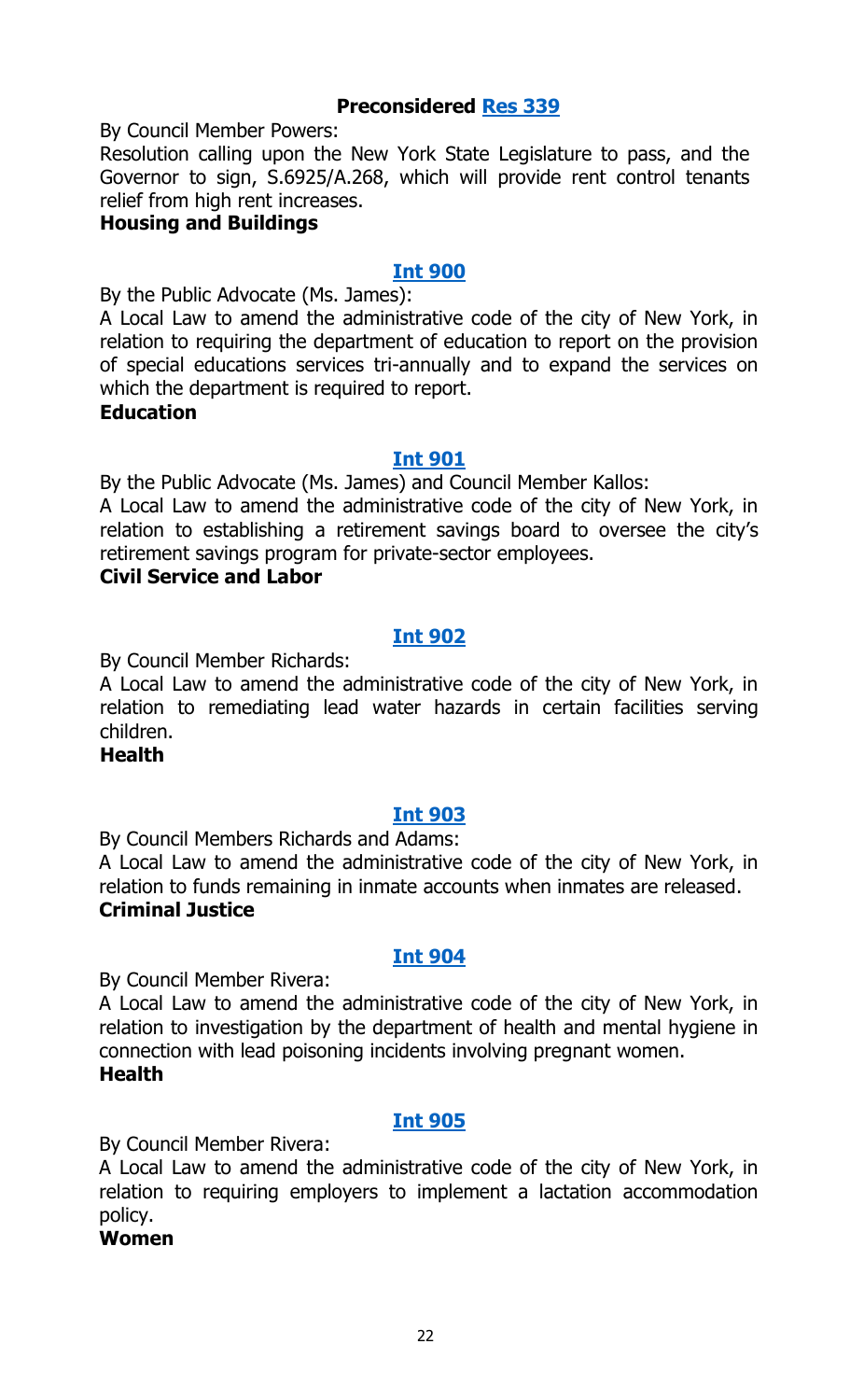By Council Member Rivera:

Resolution calling on New York State Legislature to pass, and the Governor to sign, legislation that would extend rent stabilization to unregulated apartments.

#### **Housing and Buildings**

#### **Int [906](http://legistar.council.nyc.gov/LegislationDetail.aspx?ID=3498510&GUID=DB8FADA8-30C5-4731-8B71-875D9A65C1FA&Options=&Search=)**

By Council Member Rodriguez:

A Local Law to amend the administrative code of the city of New York, in relation to a transfer of jurisdiction over Hart Island from the department of corrections to the department of parks and recreation.

#### **Governmental Operations**

#### **Int [907](http://legistar.council.nyc.gov/LegislationDetail.aspx?ID=3498551&GUID=A213C8DC-96F9-4CFD-A7D5-365879272D3C&Options=&Search=)**

By Council Member Rodriguez:

A Local Law to amend the administrative code of the city of New York, in relation to remediating lead soil hazards in certain facilities serving children. **Health**

#### **Int [908](http://legistar.council.nyc.gov/LegislationDetail.aspx?ID=3498540&GUID=7D368617-CC96-483D-9069-09D2C522645A&Options=&Search=)**

By Council Member Rodriguez:

A Local Law to amend the administrative code of the city of New York, in relation to prohibiting new cigarette retailers near schools. **Health**

#### **Int [909](http://legistar.council.nyc.gov/LegislationDetail.aspx?ID=3498544&GUID=95D2D3C0-16E9-4911-8CC1-15B8E26B8B8C&Options=&Search=)**

By Council Member Rodriguez:

A Local Law to amend the administrative code of the city of New York, in relation to ferry service to Hart Island.

#### **Transportation**

#### **Int [910](http://legistar.council.nyc.gov/LegislationDetail.aspx?ID=3498526&GUID=8373D31D-0B68-4ED0-A131-4D6E2637B86C&Options=&Search=)**

By Council Members Rodriguez and Deutsch:

A Local Law to amend the administrative code of the city of New York, in relation to allowing vehicles to park on the restricted side of a street which is subject to alternate side parking rules without being ticketed if the owner is in the vehicle and able to move it or if the street has already been cleaned.

#### **Transportation**

#### **Int [911](http://legistar.council.nyc.gov/LegislationDetail.aspx?ID=3498539&GUID=2141F695-9690-4F85-8165-0FDCCD1817C5&Options=&Search=)**

By Council Member Rose:

A Local Law to amend the administrative code of the city of New York, in relation to suspending parking meter rules on certain holidays.

#### **Transportation**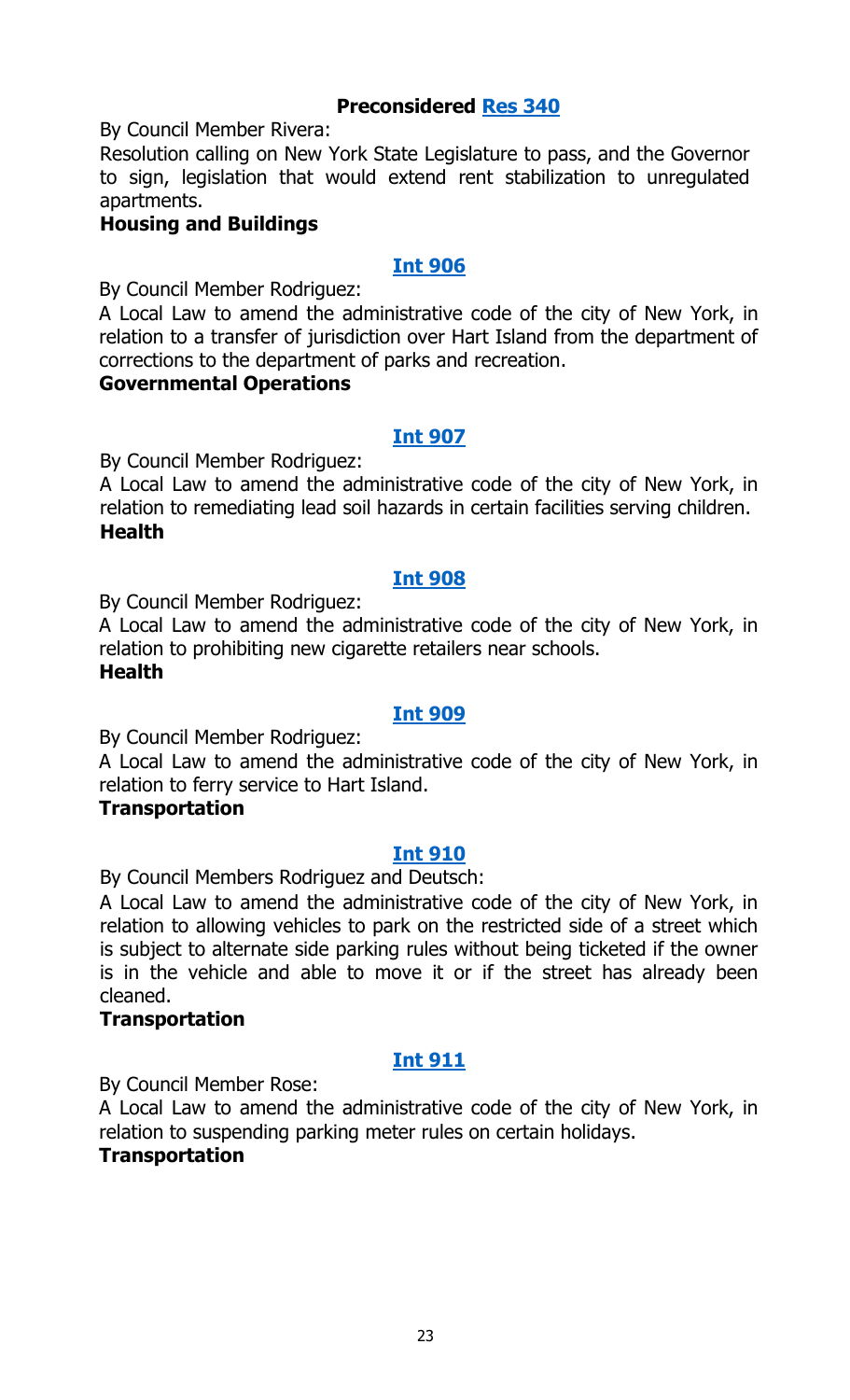#### **Int [912](http://legistar.council.nyc.gov/LegislationDetail.aspx?ID=3498550&GUID=2592DDEF-C92E-4008-9C40-40B515174F3C&Options=&Search=)**

By Council Members Rose and Cabrera:

A Local Law to amend the administrative code of the city of New York, in relation to requiring a school security task force to review infrastructure security technologies at schools.

#### **Public Safety**

#### **Int [913](http://legistar.council.nyc.gov/LegislationDetail.aspx?ID=3498545&GUID=2E53C403-B3C7-4C34-9FF2-85385B01E790&Options=&Search=)**

By Council Members Rosenthal, Ampry-Samuel, Cumbo, Rivera and Chin: A Local Law to amend the administrative code of the city of New York, in relation to access to doulas in New York City.

#### **Women**

#### **Int [914](http://legistar.council.nyc.gov/LegislationDetail.aspx?ID=3498546&GUID=87504419-6255-4349-B173-F4A9FA5009FE&Options=&Search=)**

By Council Members Rosenthal, Cumbo, Rivera and Chin:

A Local Law to amend the administrative code of the city of New York, in relation to reporting on maternal mortality.

#### **Women**

#### **Int [915](http://legistar.council.nyc.gov/LegislationDetail.aspx?ID=3498537&GUID=10E6C032-AC60-4B77-B28A-A267A60A6DF3&Options=&Search=)**

By Council Member Salamanca:

A Local Law to amend the administrative code of the city of New York, in relation to requiring the department of homeless services and human resources administration to post shelter, supportive housing and cluster site data.

#### **General Welfare**

#### **Int [916](http://legistar.council.nyc.gov/LegislationDetail.aspx?ID=3498573&GUID=29F7A7EA-85AA-41A5-B313-7202A72961BC&Options=&Search=)**

By Council Member Salamanca:

A Local Law to amend the administrative code of the city of New York, in relation to remediating lead soil hazards in certain dwellings.

#### **Housing and Buildings**

#### **Res [341](http://legistar.council.nyc.gov/LegislationDetail.aspx?ID=3498538&GUID=0A454ABE-0BF9-491A-A63F-FE7AF7B7E9F8&Options=&Search=)**

By Council Member Salamanca:

Resolution recognizing April 12<sup>th</sup> annually as Garifuna Heritage Day in the City of New York.

#### **Cultural Affairs, Libraries and International Intergroup Relations**

#### **Int [917](http://legistar.council.nyc.gov/LegislationDetail.aspx?ID=3498527&GUID=94640425-F695-47D5-A606-FF7850551C61&Options=&Search=)**

By Council Member Torres:

A Local Law to amend the New York city charter, in relation to creating expedited processing of FOIL requests to professional journalists. **Governmental Operations**

#### **Int [918](http://legistar.council.nyc.gov/LegislationDetail.aspx?ID=3498572&GUID=AB24032F-962B-492E-AEEA-F1A9118CAEE7&Options=&Search=)**

By Council Member Torres:

A Local Law to amend the administrative code of the city of New York, in relation to reporting on lead poisoning prevention and control. **Health**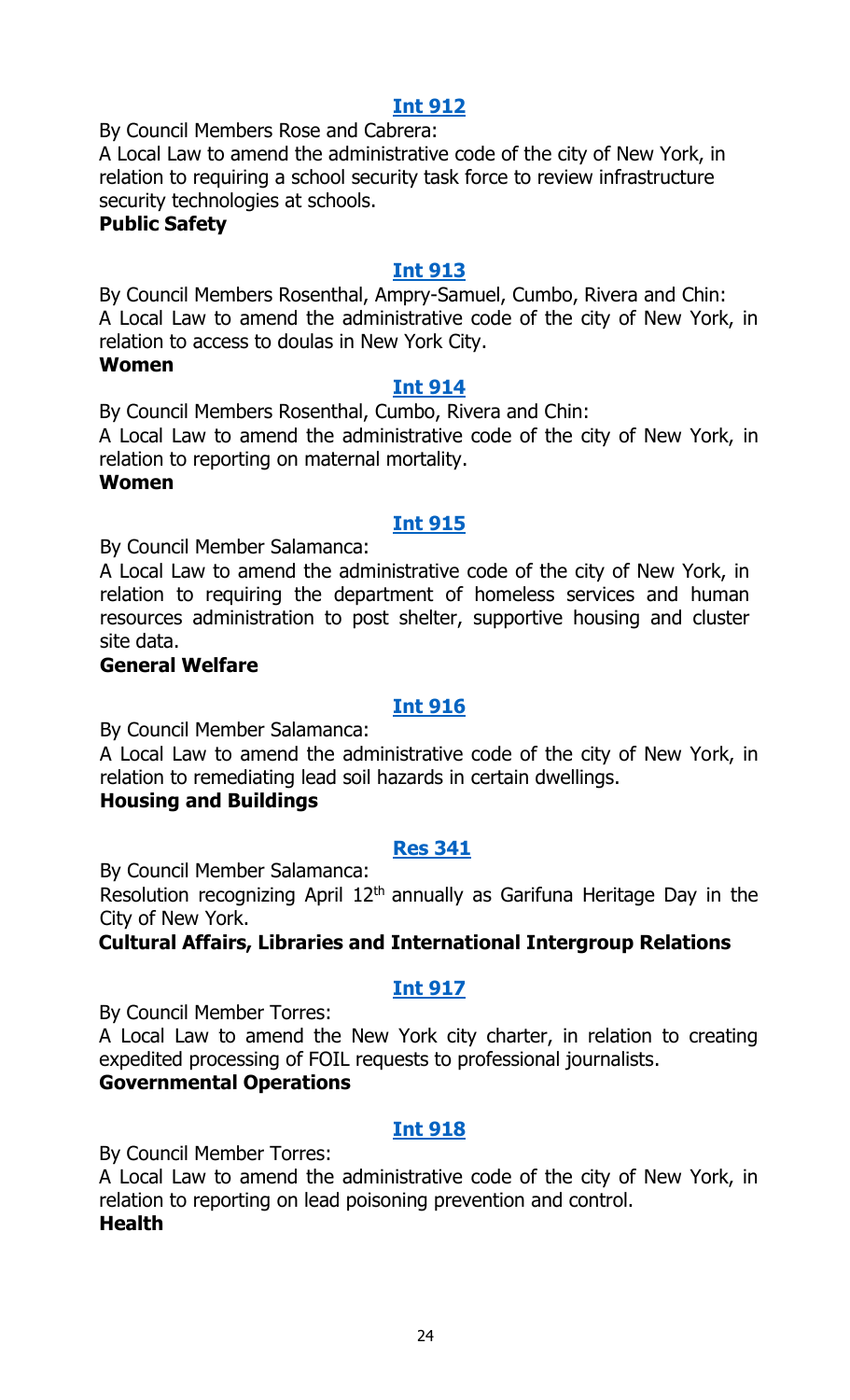#### **Int [919](http://legistar.council.nyc.gov/LegislationDetail.aspx?ID=3498574&GUID=DBADA75B-085C-4848-843F-B9B054D5E2A7&Options=&Search=)**

By Council Members Torres and Treyger:

A Local Law to amend the administrative code of the city of New York, in relation to investigations of lead-based paint hazards by independent and certified inspectors.

#### **Housing and Buildings**

#### **Int [920](http://legistar.council.nyc.gov/LegislationDetail.aspx?ID=3498552&GUID=4B027FB2-02C8-4571-9F3B-5DA56A4A1AF8&Options=&Search=)**

By Council Member Treyger:

A Local Law to amend the administrative code of the city of New York, in relation to remediating lead paint hazards in certain facilities serving children.

#### **Health**

#### **Int [921](http://legistar.council.nyc.gov/LegislationDetail.aspx?ID=3498547&GUID=946043A6-A532-447D-801D-DBBE5E8D495B&Options=&Search=)**

By Council Member Vallone:

A Local Law to amend the administrative code of the city of New York, in relation to amend the administrative code of the city of New York, in relation to creating to a school security task force.

#### **Public Safety**

#### **Int [922](http://legistar.council.nyc.gov/LegislationDetail.aspx?ID=3498548&GUID=82956BE5-00AB-4A1A-8CBA-B1CD5F194BD3&Options=&Search=)**

By Council Member Vallone:

A Local Law to amend the administrative code of the city of New York, in relation to requiring a school security task force to review emergency communication technologies at schools.

#### **Public Safety**

#### **Int [923](http://legistar.council.nyc.gov/LegislationDetail.aspx?ID=3498549&GUID=EBB6550B-CB89-4D1A-9F12-A848EAE74A3F&Options=&Search=)**

By Council Member Vallone:

A Local Law to amend the administrative code of the city of New York, in relation to requiring a school security task force to review emergency preparedness at nonpublic schools.

#### **Public Safety**

#### **Int [924](http://legistar.council.nyc.gov/LegislationDetail.aspx?ID=3498543&GUID=F22E9D09-8379-464A-9ECF-CC434119654E&Options=&Search=)**

By Council Member Vallone:

A Local Law to amend the administrative code of the city of New York, in relation to the installation of speed humps on roadways adjacent to schools with at least 150 students.

#### **Transportation**

#### **Int [925](http://legistar.council.nyc.gov/LegislationDetail.aspx?ID=3498528&GUID=D90F1FD1-064E-40AD-BBCC-976DEBF0E0AF&Options=&Search=)**

By Council Members Williams and Miller:

A Local Law to amend the administrative code of the city of New York, in relation to for-hire vehicles and commuter vans with a seating capacity greater than 20.

#### **For-Hire Vehicles**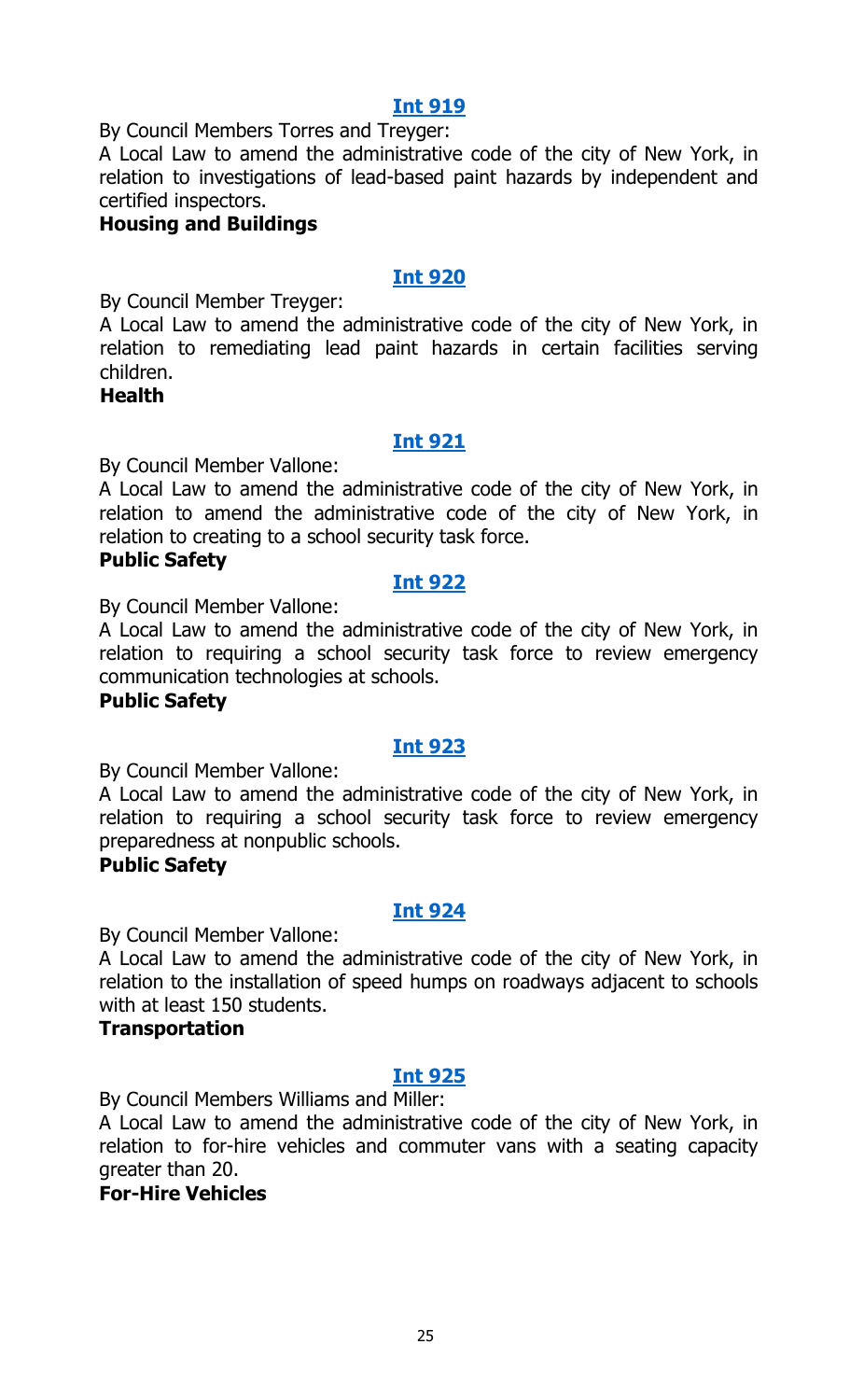#### **Preconsidered [L.U.](http://legistar.council.nyc.gov/LegislationDetail.aspx?ID=3487227&GUID=B56D5800-06FA-4C53-A84B-F8B872D8CC36&Options=ID%7cText%7c&Search=) 74**

By Council Member Dromm: 153 Manhattan Avenue, Block 1843, Lots 14, 15, and 16; Manhattan, Community District No. 7, Council District No. 7 **Finance**

#### **Preconsidered [L.U.](http://legistar.council.nyc.gov/LegislationDetail.aspx?ID=3487228&GUID=CC1B564B-EA1E-4625-AD3C-A3BA820D0A83&Options=ID|Text|&Search=) 75**

By Council Member Dromm:

1025-1027 Leggett Avenue, Block 2720, Lot 41; Bronx, Community District No. 2, Council District No. 8

#### **Finance**

#### **Preconsidered [L.U.](http://legistar.council.nyc.gov/LegislationDetail.aspx?ID=3487236&GUID=8503B32F-1F35-4302-8A47-8888140956AA&Options=ID|Text|&Search=) 76**

By Council Member Dromm:

Livonia Regina, Block 6927, Lot 60; Brooklyn District No. 11, Council District No. 43

#### **Finance**

#### **Preconsidered [L.U.](http://legistar.council.nyc.gov/LegislationDetail.aspx?ID=3487237&GUID=AE767632-7807-4CD4-8D29-0786EFFCFDCE&Options=ID|Text|&Search=) 77**

By Council Member Dromm:

Mosholu Grand, Block 3313, Lots 17 and 18; Bronx, Community District No. 7, Council District No. 11

#### **Finance**

#### **Preconsidered [L.U.](http://legistar.council.nyc.gov/LegislationDetail.aspx?ID=3487241&GUID=BA06B577-03DB-4665-A252-6734D543258D&Options=ID|Text|&Search=) 78**

By Council Member Dromm:

Grower-Green, Block 2412, Lots 25, 27, 30, and 33, Block 2413, Lot 31, Block 2421, Lot 35, Block 2424, Lots 6, 9, 12, 14, 16, and 35, Block 2437, Lot 3; Brooklyn, Community District No. 1, Council District No. 34 **Finance**

#### **[L.U.](http://legistar.council.nyc.gov/LegislationDetail.aspx?ID=3498569&GUID=86714AEC-4C5F-4FB8-85BE-1D64EF6103D4&Options=ID|Text|&Search=) 79**

By Council Member Salamanca:

Application No. **20185331 HAM** submitted by the New York City Department of Housing Preservation and Development pursuant to Article 16 of the General Municipal Law for approval of an urban development action area project, a real property tax exemption for the Disposition Area or Exemption Area pursuant to Section 577 of Article XI of the Private Housing Finance Law, for property located at Block 1729, Lot 49; Block 1822, Lot 15; Block 1924, Lot 104 and Block 2007, Lots 46, 47, and 48), in the Borough of Manhattan, Community District 10, Council District 9.

#### **Planning, Dispositions & Concessions**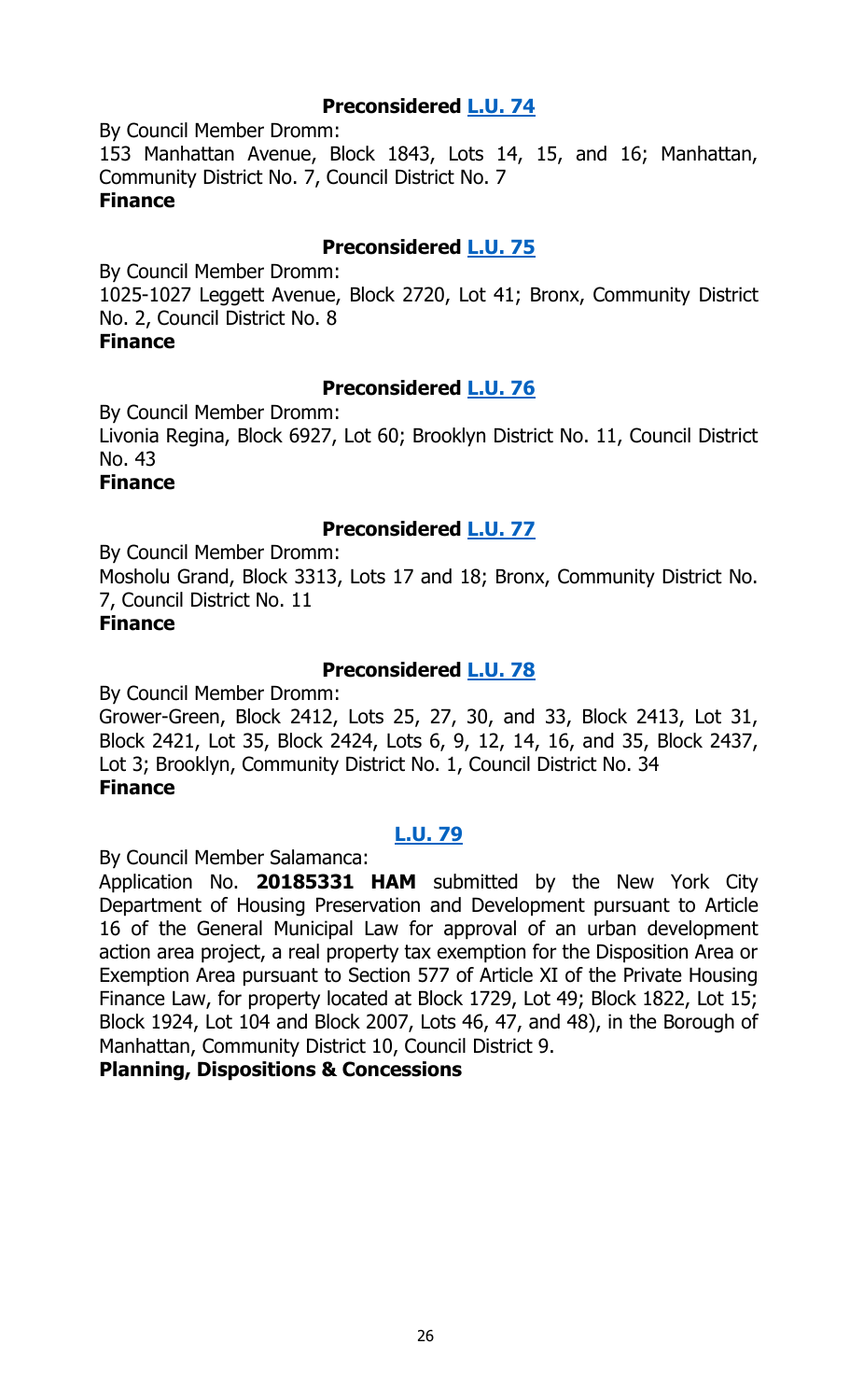By Council Member Salamanca:

Application No. **20185332 HAM** submitted by the New York City Department of Housing Preservation and Development pursuant to Article 16 of the General Municipal Law for approval of an urban development action area project, a real property tax exemption for the Disposition Area pursuant to Section 577 of Article XI of the Private Housing Finance Law, for property located at 615 West 150th Street and 601 West 148th Street, Borough of Manhattan, Community District 9, Council District 7.

#### **Planning, Dispositions & Concessions**

#### **[L.U.](http://legistar.council.nyc.gov/LegislationDetail.aspx?ID=3498571&GUID=3A308381-35B3-4298-982B-E689703C34CE&Options=ID|Text|&Search=) 81**

By Council Member Salamanca:

Application No. **20185336 HAM** submitted by the New York City Department of Housing Preservation and Development pursuant to Article 16 of the General Municipal Law for approval of an urban development action area project, a real property tax exemption for the Disposition Area pursuant to Section 577 of Article XI of the Private Housing Finance Law, for property located at 107 West 105th Street (Block 1860, Lot 27) and 981 Amsterdam Avenue – aka 161 West 108th Street (Block 1863, Lot 1), Borough of Manhattan, Community District 7, Council District 7.

#### **Planning, Dispositions & Concessions**

#### **[L.U.](http://legistar.council.nyc.gov/LegislationDetail.aspx?ID=3498556&GUID=F926C915-9061-42DA-9B38-2E163039A7D3&Options=ID|Text|&Search=) 82**

By Council Member Salamanca:

Application No. **20185237 TCM** pursuant to Section 20-226 of the Administrative Code of the City of New York, concerning the petition of Coliemore Inc., d/b/a Five Mile Stone, for a revocable consent to establish, maintain and operate an unenclosed sidewalk café located at 1640 2nd Avenue, Borough of Manhattan, Community Board 8, Council District 5. This application is subject to review and action by the Land Use Committee only if called-up by vote of the Council pursuant to Rule 11.20(b) of the Council and Section 20-226 of the New York City Administrative Code.

#### **Zoning and Franchises**

#### **[L.U.](http://legistar.council.nyc.gov/LegislationDetail.aspx?ID=3498557&GUID=2EBAE20F-3A7A-4214-B40B-FC5C961B827B&Options=ID|Text|&Search=) 83**

By Council Member Salamanca:

Application No. **N 180157 ZAK** submitted by the Thor 280 Richards Street LLC pursuant to Section 62-822(A) of the Zoning Resolution for a waterfront authorization to modify the requirements of Sections 62-50 and 62-332 to facilitate the development of a five-story building on property located at 280 Richards Street (Block 612, Lot 150), Borough of Brooklyn, Community District 6, Council District 38. This application is subject to review and action by the Land Use Committee only if called-up by vote of the Council pursuant to Rule 11.20(b) of the Council and Section 62-822(A) of the Zoning Resolution.

#### **Zoning and Franchises**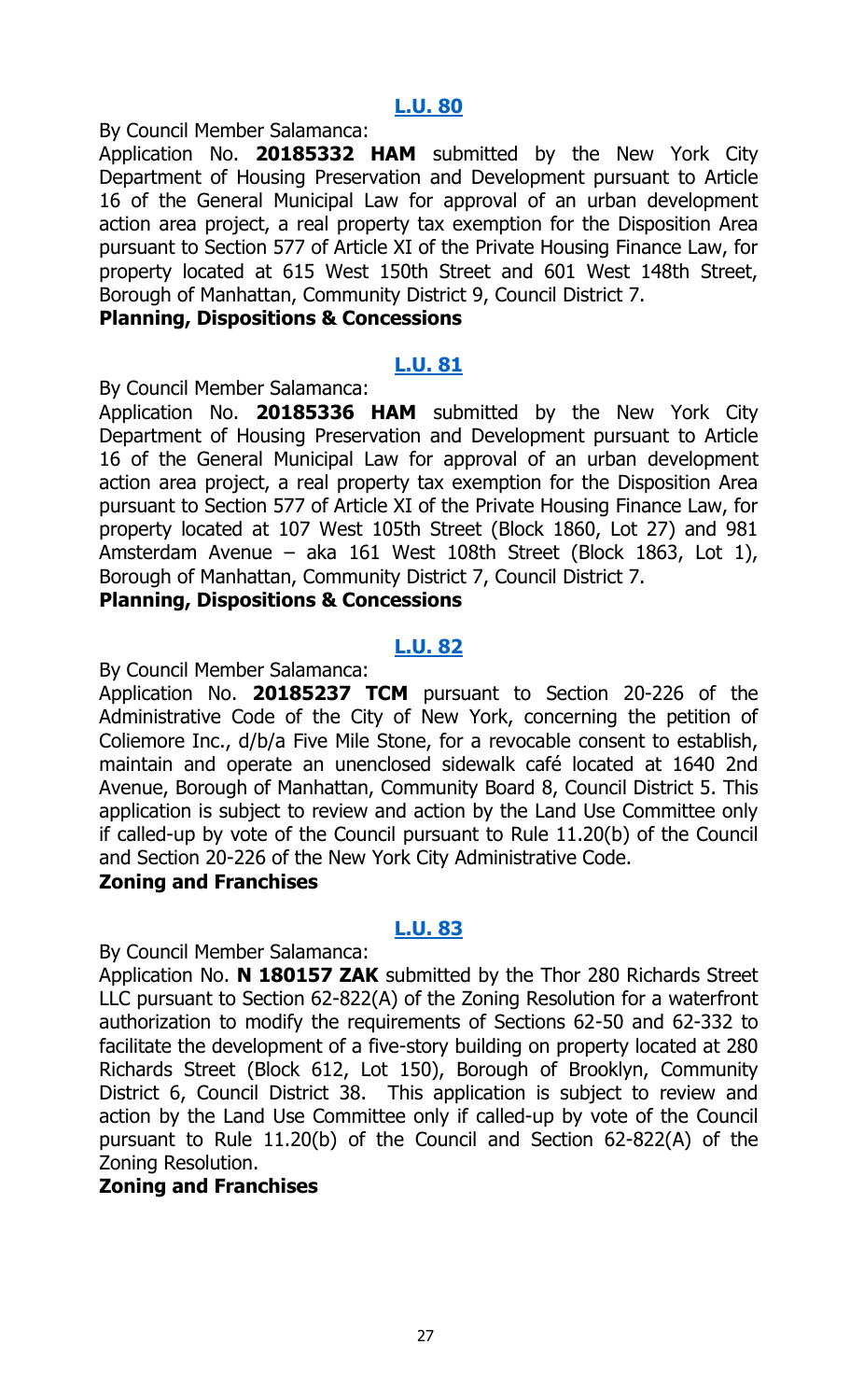By Council Member Salamanca:

Application No. **C 180063 ZSM** submitted by Madison 45 Broad Development LLC pursuant to Sections 197-c and 201 of the New York City Charter for the grant of a special permit pursuant to Sections 91-251 and 74-634 of the Zoning Resolution to allow a floor area bonus on a zoning lot where major improvements to adjacent subway stations are provided in accordance with the provisions of Section 74-634, in connection with a proposed mixed-use development on property located at 45 Broad Street (Block 25, Lots 7 and 10), Borough of Manhattan, Community District 1, Council District 1. This application is subject to review and action by the Land Use Committee only if called-up by vote of the Council pursuant to Rule 11.20(b) of the Council and Section 197-d(b)(3) of the New York City Charter.

#### **Zoning & Franchises**

#### **[L.U.](http://legistar.council.nyc.gov/LegislationDetail.aspx?ID=3498559&GUID=B1ABACB5-4E28-4525-94AC-A8E813AE302F&Options=ID|Text|&Search=) 85**

By Council Member Salamanca:

Application No. **N 180238 ZRM** submitted by the Department of City Planning, pursuant to Section 201 of the New York City Charter, for an amendment of the Zoning Resolution of the City of New York, amending Article IX, Chapter 3 (Special Hudson Yards District) for the purpose of modifying floor area regulations in the Phase 2 Hudson Boulevard and Park, Borough of Manhattan Community District 4, Council District 3.

#### **Zoning & Franchises**

#### **[L.U.](http://legistar.council.nyc.gov/LegislationDetail.aspx?ID=3498560&GUID=45ED9E17-6779-4EBA-84AF-13808941C549&Options=ID|Text|&Search=) 86**

By Council Member Salamanca:

Application No. **C 180088 ZMX** submitted by Markland 745 LLC pursuant to Sections 197-c and 201 of the New York City Charter for the amendment of the Zoning Map, Section No. 6b, changing from an M1-2 District to an M1- 2/R6A District, changing from an M1-2 District to an M1-4/R7D District, changing from an M1-2/R6A District to an M1-4/R7D District, and establishing a Special Mixed Use District (MX-1), on property in the vicinity of Willow Avenue and East 133rd Street, Borough of the Bronx, Community District 1, Council District 17.

#### **Zoning & Franchises**

#### **[L.U.](http://legistar.council.nyc.gov/LegislationDetail.aspx?ID=3498561&GUID=C67BE3AF-611B-4ECC-B7F2-6C14E60FD425&Options=ID|Text|&Search=) 87**

By Council Member Salamanca:

Application No. **N 180089 ZRX** submitted by Markland 445 LLC, pursuant to Section 201 of the New York City Charter, for an amendment of the Zoning Resolution of the City of New York, modifying Article XII, Chapter 3 (Special Mixed Use District) and modifying Appendix F for the purpose of establishing a Mandatory Inclusionary Housing area, Borough of the Bronx, Community District 1, Council District 17.

#### **Zoning & Franchises**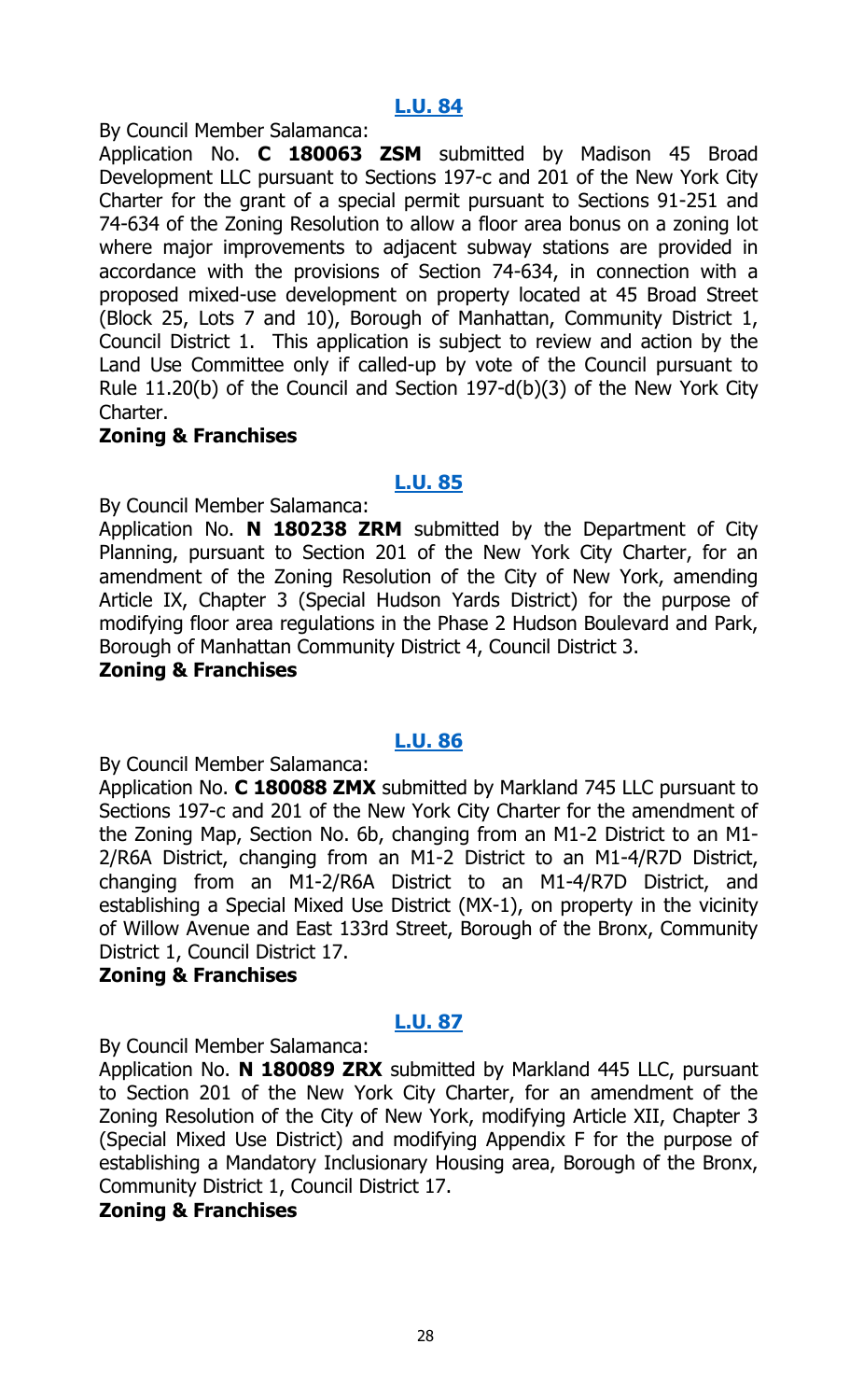By Council Member Salamanca:

Application No. **20185334 HAX** submitted by the New York City Department of Housing Preservation and Development pursuant to Section 577 of Article XI of the Private Housing Finance Law for approval of a real property tax exemption for property located at Block 2562, Lots 49, 56, 58 and 60, Community District 1, Borough of the Bronx, Council District 17. **Zoning & Franchises**

#### **[L.U.](http://legistar.council.nyc.gov/LegislationDetail.aspx?ID=3498563&GUID=FC63D868-0E16-40ED-B04C-B152D8F0D3FB&Options=ID|Text|&Search=) 89**

By Council Member Salamanca:

Application No**. C 180127 ZMM** submitted by DD West 29th LLC pursuant to Sections 197-c and 201 of the New York City Charter for the amendment of the Zoning Map, Section No. 8b, changing from an M2-3 District to a C6- 4X District and establishing a Special Hudson River Park District (HRP), Borough of Manhattan, Community District 4, Council District 3.

#### **Zoning & Franchises**

#### **[L.U.](http://legistar.council.nyc.gov/LegislationDetail.aspx?ID=3498564&GUID=8DF316B4-8D45-4ED5-8079-66D53AE7727B&Options=ID|Text|&Search=) 90**

By Council Member Salamanca:

Application No. **N 180128(A) ZRM** submitted by DD West 29th LLC pursuant to Section 201 of the New York City Charter, for an amendment of the Zoning Resolution of the City of New York, modifying Article VIII, Chapter 9 (Special Hudson River Park District), and related Sections, and modifying Appendix F for the purpose of establishing a Mandatory Inclusionary Housing area, Borough of Manhattan, Community District 4, Council District 3.

#### **Zoning & Franchises**

#### **[L.U.](http://legistar.council.nyc.gov/LegislationDetail.aspx?ID=3498565&GUID=3D2D52FF-D318-4036-A941-203E81FFAA93&Options=ID|Text|&Search=) 91**

By Council Member Salamanca:

Application No. **C 180129(A) ZSM** submitted by DD West 29th LLC pursuant to Sections 197-c and 201 of the New York City Charter and proposed for modification pursuant to Section 2 06(c)(1) of Title 62 of the New York City Rules and Regulations, for the grant of a special permit pursuant to Section 89-21 of the Zoning Resolution in connection with a proposed mixed used development on property located at 601-613 West 29th Street (Block 675, Lots 11, 16, and 19), Borough of Manhattan, Community District 4, Council District 3.

#### **Zoning & Franchises**

#### **[L.U.](http://legistar.council.nyc.gov/LegislationDetail.aspx?ID=3498566&GUID=2D3259FF-41C6-40A6-AADC-7A4117F881FC&Options=ID|Text|&Search=) 92**

By Council Member Salamanca:

Application No. **C 180150 ZMM** submitted by West 30th Street LLC pursuant to Sections 197-c and 201 of the New York City Charter for the amendment of the Zoning Map, Section No. 8b, changing from an M2-3 District to a C6-4X District and establishing a Special Hudson River Park District, Borough of Manhattan, Community District 4, Council District 3. **Zoning & Franchises**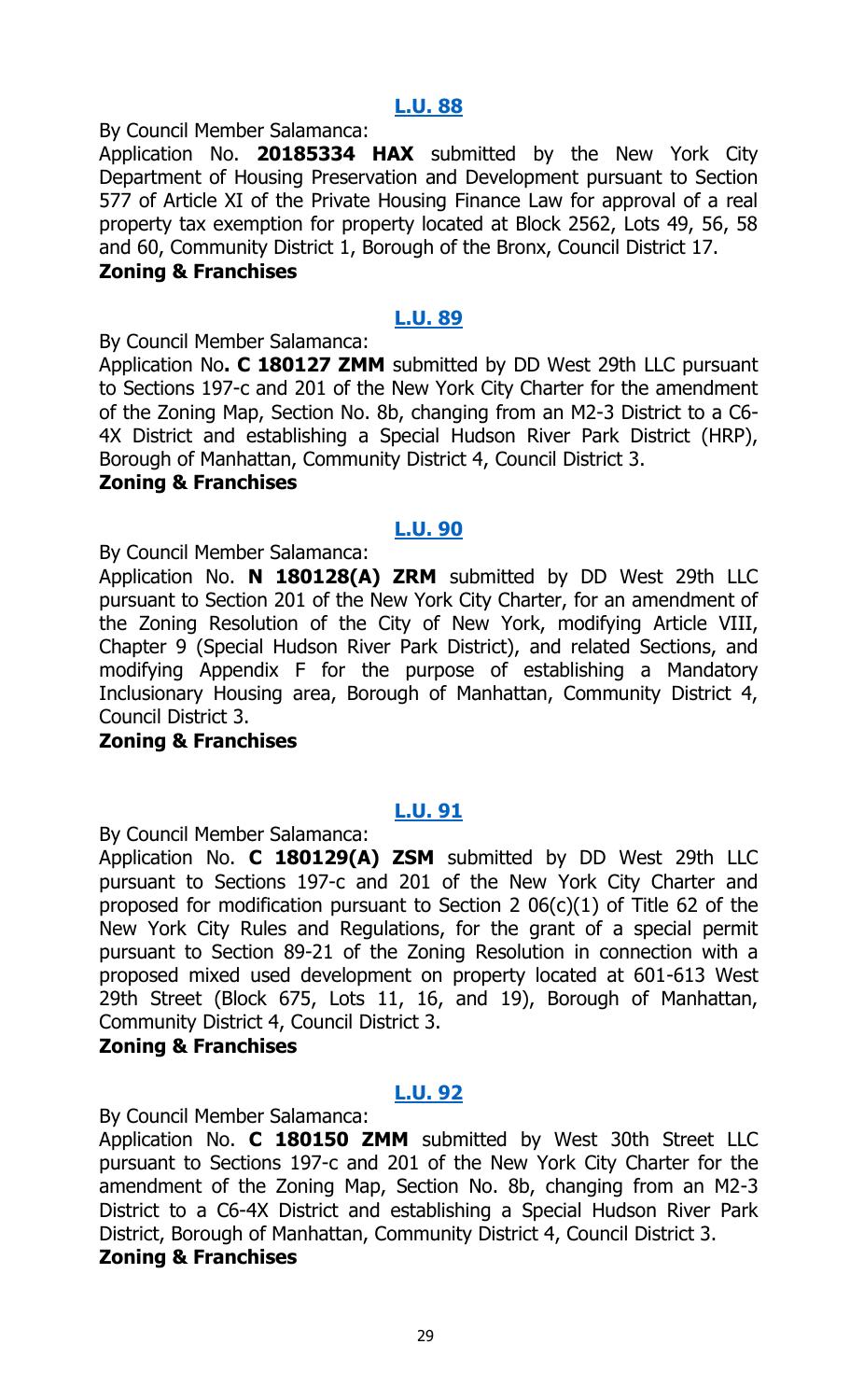By Council Member Salamanca:

Application No. **N 180151(A) ZRM** submitted by West 30th Street LLC pursuant to Section 201 of the New York City Charter, for an amendment of the Zoning Resolution of the City of New York, modifying Article VIII, Chapter 9 (Special Hudson River Park District) and modifying Appendix F for the purpose of establishing a Mandatory Inclusionary Housing area, Borough of Manhattan, Community District 4, Council District 3.

#### **Zoning & Franchises**

#### **[L.U.](http://legistar.council.nyc.gov/LegislationDetail.aspx?ID=3498568&GUID=DF116C30-1A62-4A11-A862-3E2365CF3FC3&Options=ID|Text|&Search=) 94**

By Council Member Salamanca:

Application No. **C 180152(A) ZSM** submitted by West 30th Street LLC pursuant to Sections 197-c and 201 of the New York City Charter and modified pursuant to Section 2 06(c)(1) of Title 62 the New York City Rules and Regulations, for the grant of a special permit pursuant to Section 89-21 of the Zoning Resolution, in connection with a proposed mixed use development on property located at 606-616 West 30th Street (Block 675, Lots 38 & 39), Borough of Manhattan, Community District 4, Council District 3.

#### **Zoning & Franchises**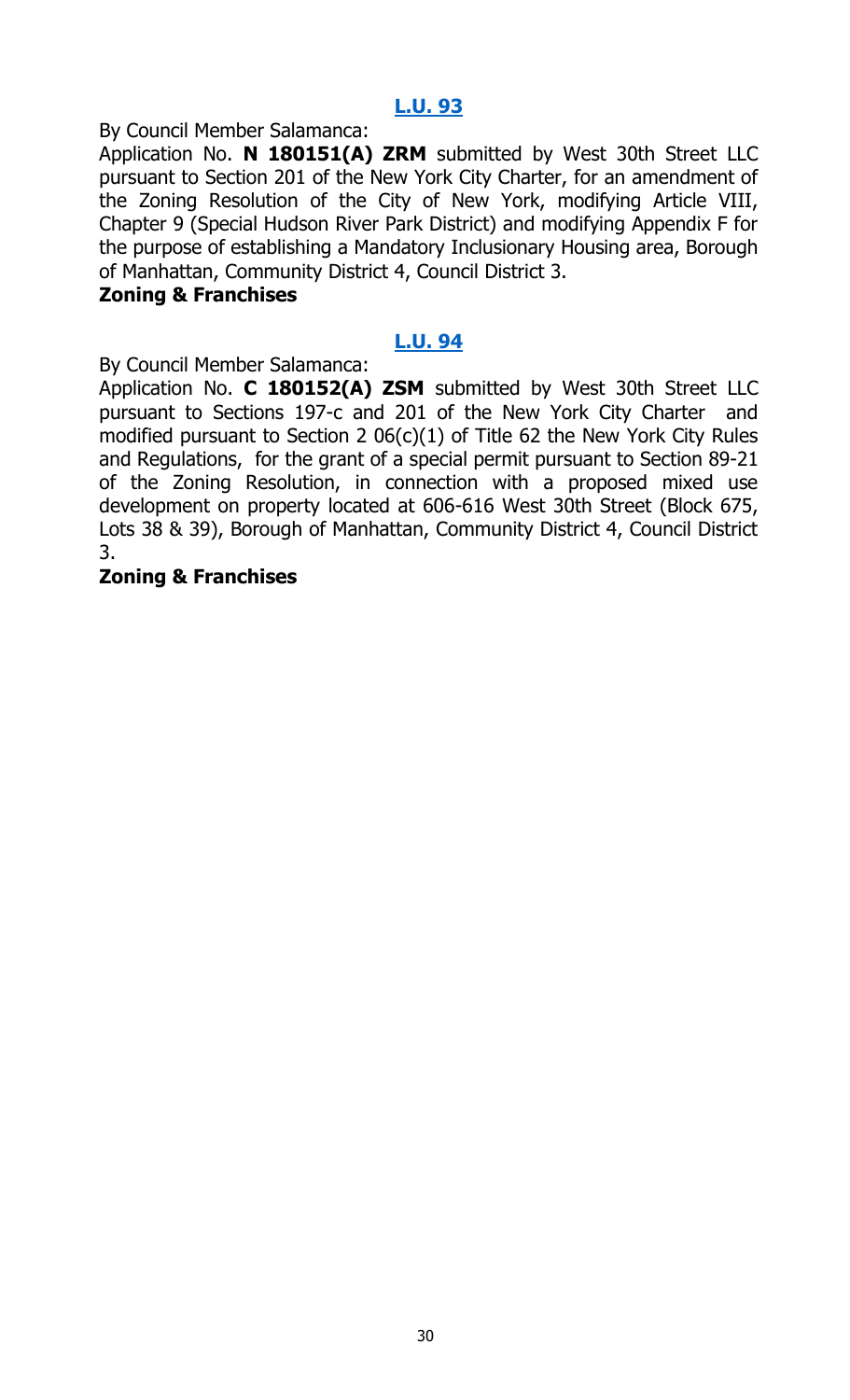#### **[NEW YORK CITY COUNCIL](http://legistar.council.nyc.gov/Calendar.aspx)**

# *ANNOUNCEMENTS*

#### **Thursday, May 10, 2018**

| Time                              | <b>Agency Testifying</b>        | Finance Committee jointly with<br><b>Council Committee</b> |
|-----------------------------------|---------------------------------|------------------------------------------------------------|
| $10:00am - 11:00am$               | Taxi & Limousine Commission     | For-Hire Vehicles                                          |
| $1:00 \text{pm} - 2:00 \text{pm}$ | <b>Environmental Protection</b> | <b>Environmental Protection</b>                            |

#### **Friday, May 11, 2018**

| Time                 | <b>Agency Testifying</b> | Finance Committee jointly with<br><b>Council Committee</b> |
|----------------------|--------------------------|------------------------------------------------------------|
| $10:00$ am – 10:45am | Correction               | Criminal Justice                                           |

#### **Monday, May 14, 2018**

| Time                  | <b>Agency Testifying</b>               | Finance Committee jointly with<br><b>Council Committee</b> |
|-----------------------|----------------------------------------|------------------------------------------------------------|
| $10:00am - 12:00pm$   | Police                                 | <b>Public Safety</b>                                       |
| $1:00$ pm $- 2:00$ pm | District Attorneys                     | Justice System                                             |
| $2:00$ pm $- 2:30$ pm | Office of Criminal Justice             | Justice System                                             |
| $2:30$ pm $-3:30$ pm  | Housing, Preservation &<br>Development | Housing and Buildings                                      |
| $3:30$ pm $-4:00$ pm  | <b>Buildings</b>                       | Housing and Buildings                                      |

#### **Tuesday, May 15, 2018**

| Subcommittee on Zoning & Franchises | Francisco Moya, Chairperson |
|-------------------------------------|-----------------------------|
| See Land Use Calendar               |                             |
|                                     |                             |

| Time                              | <b>Agency Testifying</b>                              | Finance Committee jointly with<br><b>Council Committee</b> |
|-----------------------------------|-------------------------------------------------------|------------------------------------------------------------|
| $10:00$ am $- 12:00$ pm           | Human Resources Administration /<br>Homeless Services | General Welfare                                            |
| $1:00$ pm $- 2:30$ pm             | Children's Services                                   | General Welfare and Juvenile Justice                       |
| $3:00 \text{pm} - 3:45 \text{pm}$ | Fire                                                  | Fire and Emergency Management                              |

| <b>Subcommittee on Planning, Dispositions &amp; Concessions</b> | Ben Kallos, Chairperson |
|-----------------------------------------------------------------|-------------------------|
| See Land Use Calendar                                           |                         |
|                                                                 |                         |